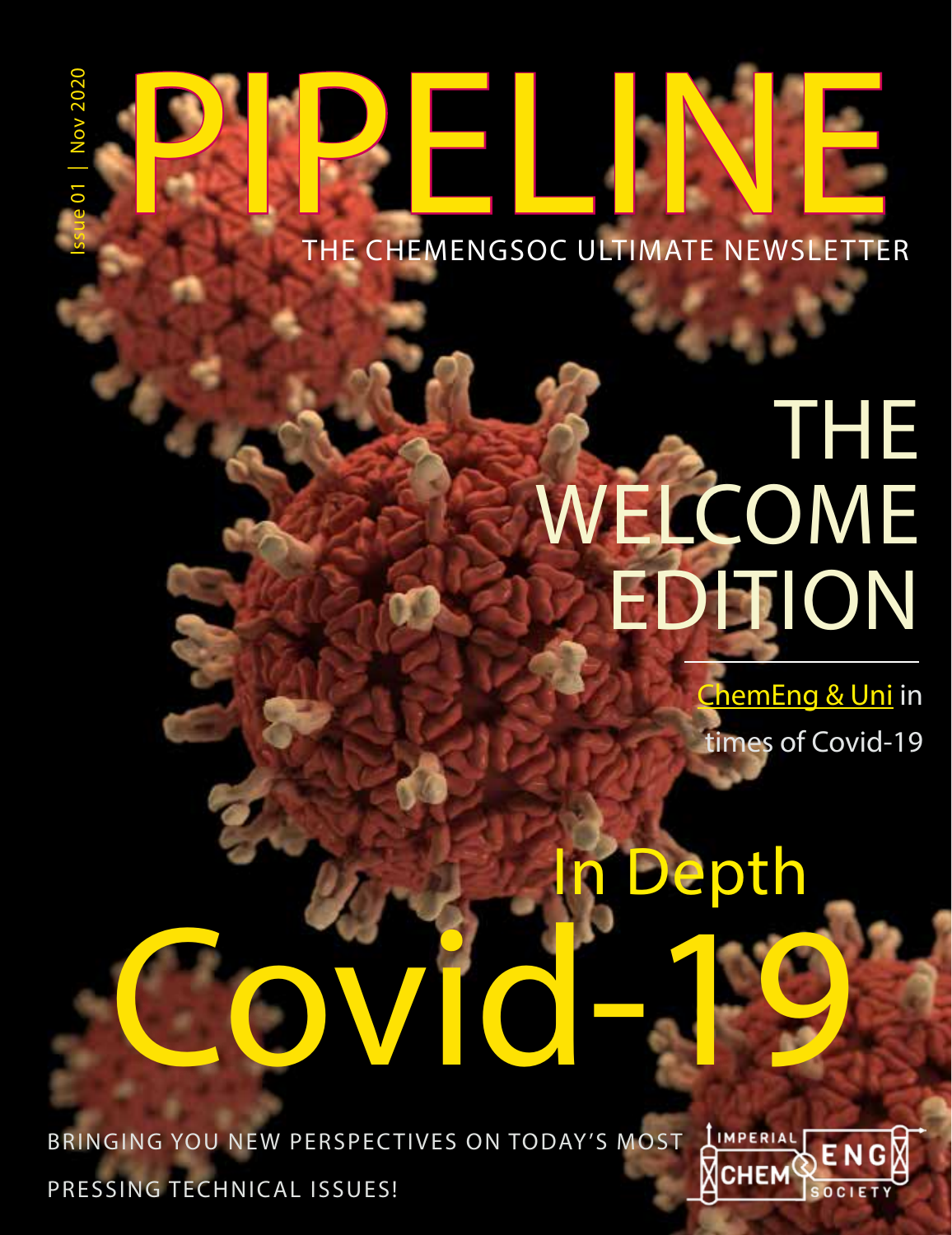# contents

PIPELINE - ISSUE 01

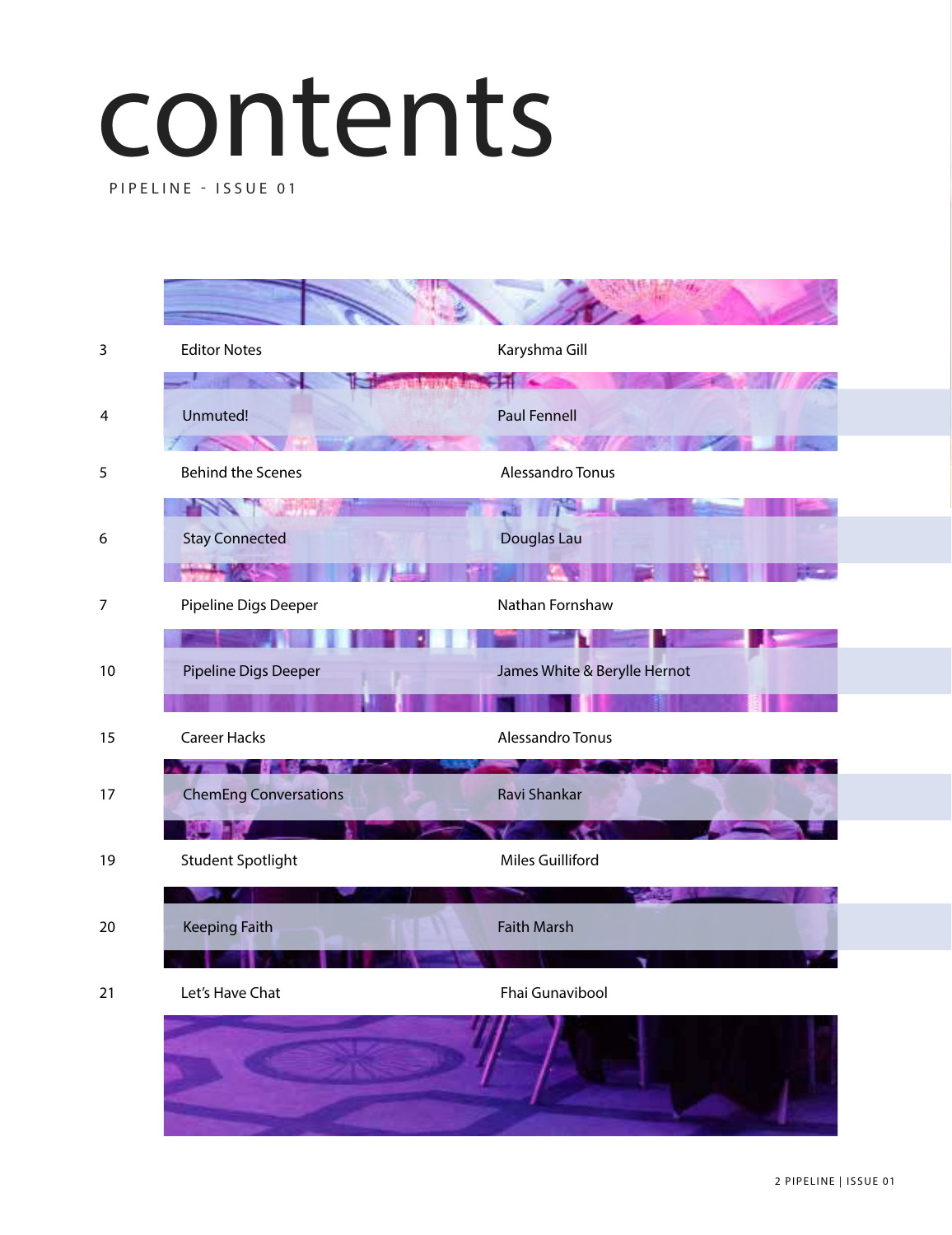

### Hi Reader,

The past few months have been particularly challenging. A global pandemic is not necessarily how most of us would have imagined spending the large part of the year. And whether you decided to shelter in place or to head home, I'll be willing to bet you might have reconsidered the decision in the past couple of months. Feelings of isolation, loneliness, and general helplessness seem to have taken over much of our student population.

So, in this edition, we'll address the elephant in the room- Covid-19. At the time of writing, governments worldwide have had various degrees of success controlling the spread of the virus. But, the impacts of the virus itself has caused us all to reflect on both

how far we've come technologically and how far we collectively have to go to address the structural inequalities inherent in our societies.

Bearing this in mind, our talented writers have worked hard to bring a series of articles attempting to tackle these questions. These range from questioning what we now know about the virus, examining the strategies governments worldwide have undertaken in this public health emergency, and its impacts on various seemingly unrelated things, from the much-talked-about economy, to the environment and even on individuals and the university itself. To avoid over-delving into Covid-19, we also bring you news from your wider student community and the

Chemical Engineering Society itself. We've got updates from the Society. We talk to an alumnus and a current year student on the projects they're working on and reflect on the unique experiences this has given them. And, we've got you covered with some mental health tips, courtesy of Faith, and some student life hacks, courtesy of Fhai, so keep an eye out on those.

We've really enjoyed working on this complex theme together. I hope you find these articles both engaging and informative.

Until the next edition, Karyshma Editor-in-Chief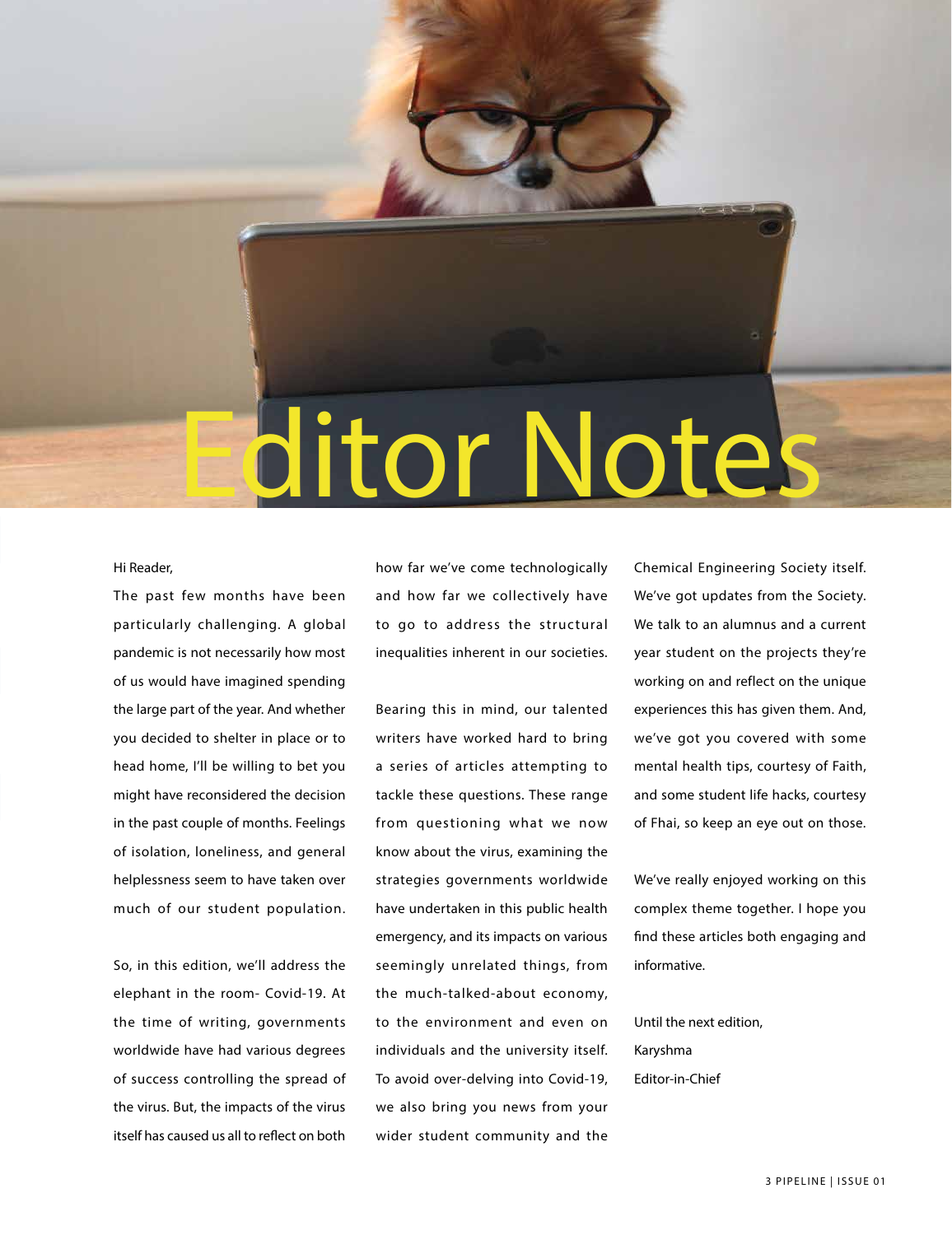# Sorreeee…. I'm on Mute nuted!

… …

…

Sorrr---rrrreeeeeeee, I was muu -uuu-uuttteeeeeeedd. (Kicks internet router). Ahhh, that seems to have sorted it.

Well. This has been an "interesting" start to the academic year. I never anticipated being the first staff member to host a virtual welcome dinner – thank you to all of the first years who engaged, and thank you to the committee members who frequently stayed on for a long time to chat with the students after the staff had turned into pumpkins and left. It was very nice to talk to so many of you (I hope that this was talking \*to\* not \*at\*). We have a very sparse in-person programme and a very heavy "cyber" program of events; we are REALLY hoping to get some in-person events sorted by the end of the year.

*ARTAN SEPARAR* 

I hope that you are all GOING OUTSIDE occasionally – a constant refrain in my personal tutorials is that students need to go outside to get some vitamin E. I've since been informed that I meant vitamin D (thanks Paulina). For those of you in the UK, I hope that you are managing to occasionally meet up,

and for those who are still out of the UK, I hope that you are getting some societal interaction with your friends.

It's weird, it's no fun (it's no fun for the staff either), but "these things shall pass". The more competent your government, the faster.

Right, I'm off to work out how to demonstrate how to cook a roast chicken or beef (or vegan equivalent). Good luck with the coming year!

Paul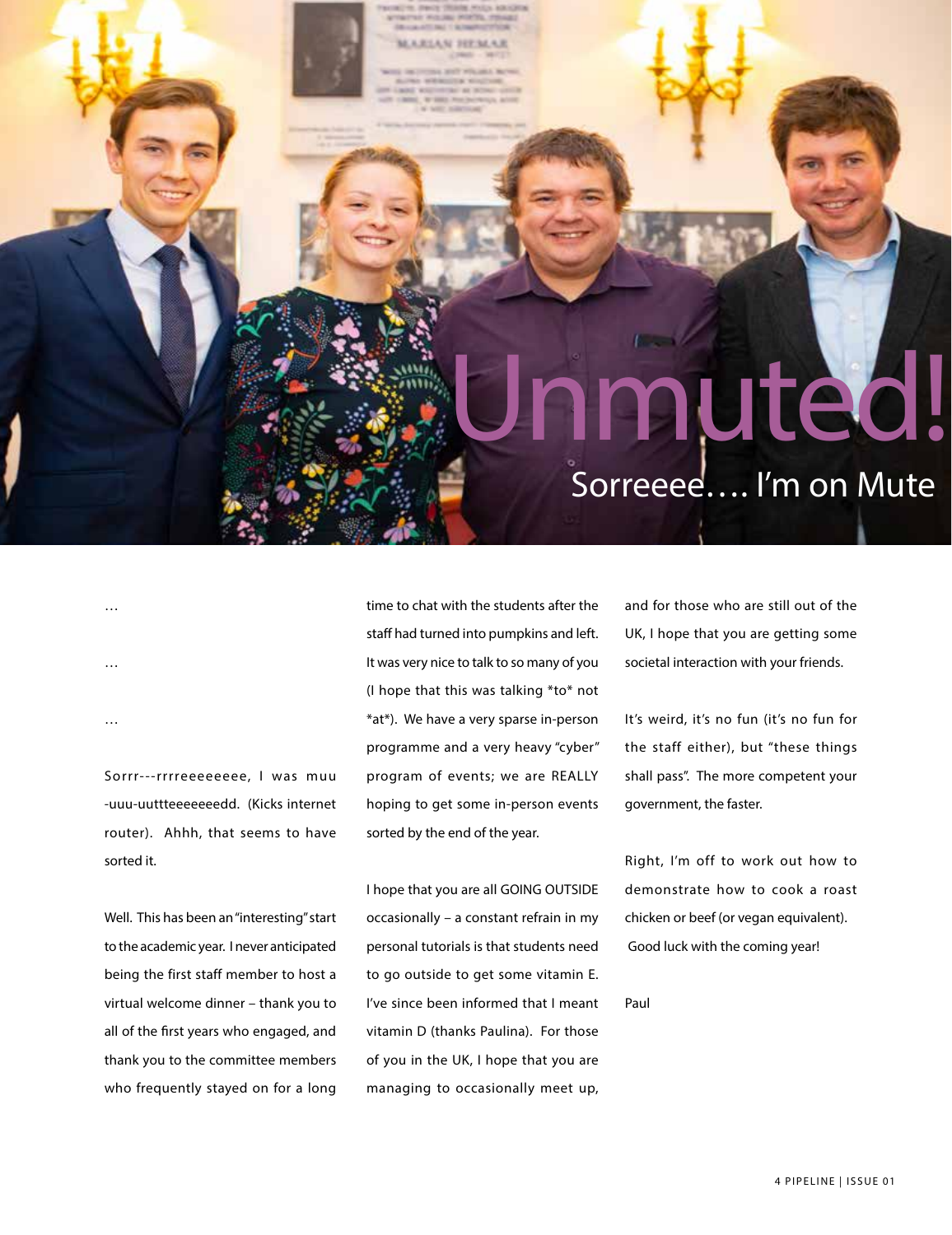## Going Digital

#### DEAR CHEMENGSOC,

Hi, I'm Alessandro. I will be your trusted Chair for this most extraordinary and challenging year. I just want to take the opportunity to welcome our new cohorts, welcome back our returning students, and talk a bit about the Chemical Engineering Society and what you can expect from us in these uncertain times.

Covid-19 has been an extremely turbulent roller coaster ride. And it's affected and will affect how we continue to deliver events and represent you in the near future. Social distancing restrictions, and now an outright ban on in-person gatherings, have made it significantly harder for us to engage with you. At the beginning of summer, we saw ourselves facing two problems: uncertainty, and preparing for a digital transition of our services.

The uncertainty came from the unpredictability of how the COVID-19 situation would evolve. In June and throughout summer, we were facing a lot of (misplaced) optimism in the UK. It seemed like the problem was getting better and could potentially quiet down, to the point of potentially restarting with some in-person events, with a few restrictions in place. At the same time, the effects of gradually alleviating restrictions were unpredictable. As a result, we had to prepare for both situations, carefully prioritising the time spent by our officers on gearing up for the possible outcomes. Based on the scientific predictions, and the trends in Spain and France, we made a call, deciding to minimise time spent on preparing for the eventuality of in-person events, and worked on transitioning to digital. For our industry events, we worked closely with our sponsors to mediate between their needs and the value we wanted to deliver to students. Career talks were easy to migrate, and we just had to look into what platforms to use to host them and provide a structured form of Q&A. For networking, we explored ways of allowing small groups to easily communicate with breakout rooms and Teams channels. When it came to workshops and CV checks, it was definitely more challenging; there was a lot of trial and error involved with the companies, especially because each of them had different restrictions regarding what platforms we could use.

Behind the Scenes

Finding ways to help people socialise was tricky. Nothing can beat in-person interactions, so we had to keep all our options open until the very last moment. It was a good entrepreneurship exercise; we brainstormed ideas as a team, bringing in formats that developed for other types of interactions in the past few months, like speed networking or remote team dinners and adapted them to suit our needs. For some of our other ideas, we tested demand with a survey and acted on the data and feedback we collected. So far, we have successfully delivered two remote welcome dinners for the new cohorts, and a speed mingling event that allowed Year 1 students to quickly introduce themselves to quite a few course mates. We'll even be having a virtual Among Us gaming session. The digital transition has been challenging, but a valuable learning experience for us to face a very atypical situation! We remain committed to supporting your university experience in terms of social events to peer support, initiatives, and even career development events and opportunities. We hope to continuously innovate and expand our event offerings. We ask for your continuous patience and support. And if you have any suggestions on how we can improve our event offerings, feel free to get in touch with committee members!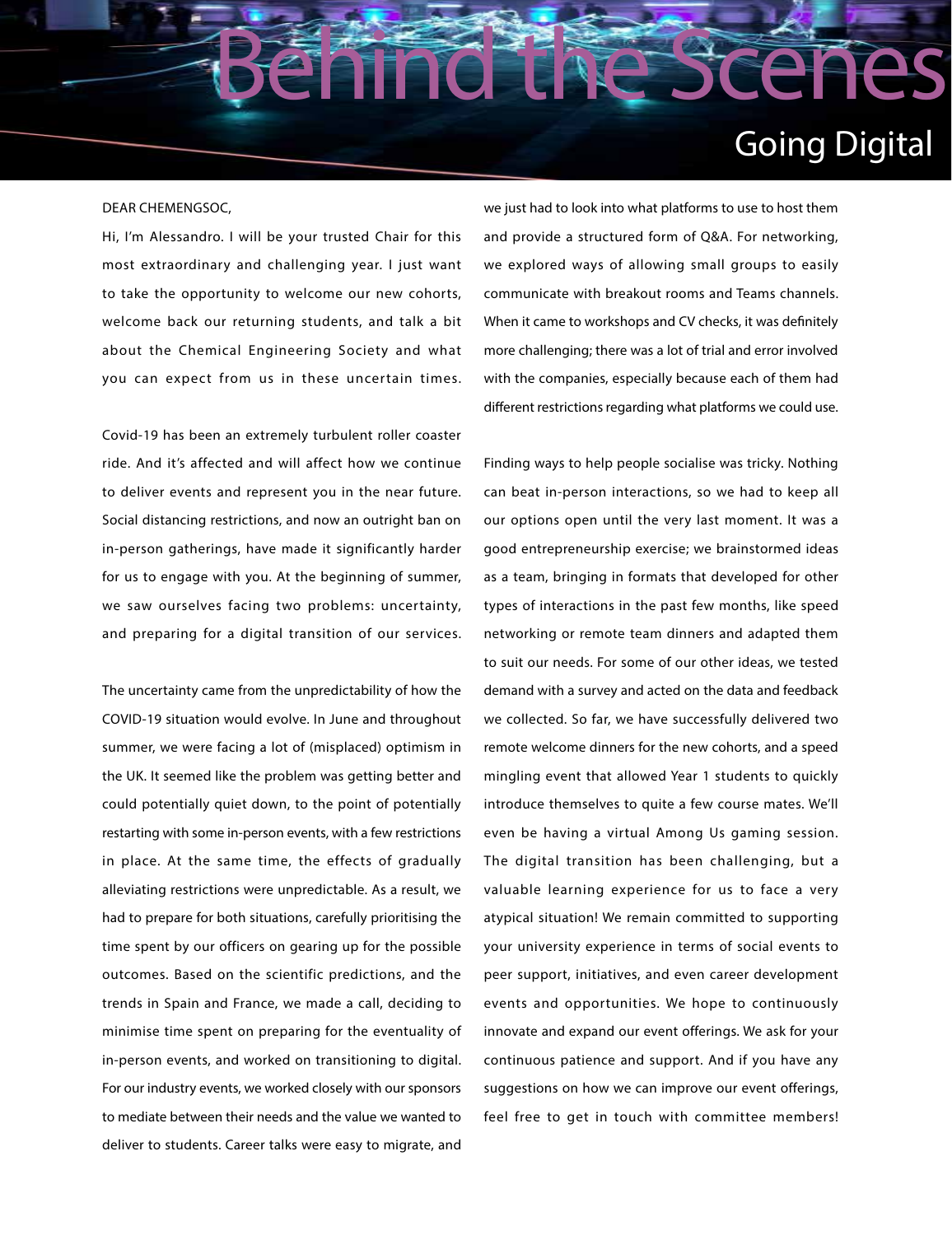# Stay Connected

### Communications and Branding

#### HELLO THERE!

I'm Doug and as Secretary of the Chemical Engineering Society, I want to again personally welcome y'all back to the department and to the ChemEngSoc family. Before we go on, here are some things about me: I'm in my 4th year and I've made it this far by browsing Reddit during lectures (jk… do try to pay attention – but it's also important to take a mental break and revisit things with a fresher mind), I love to headbang to heavy metal – which may be the reason my hearing is starting to go, and I am a massive foodie.

By now, you should have received a few social newsletters from me. If you've read them (and hopefully you have (O - O)), you may be thinking, "Who is this guy? What does he even do apart from sending emails?"

Well, I'm glad you asked!

As Secretary, I head the communications and branding branch of the Society. My team, consisting of Karyshma (Pipeline Officer), Zahra (Communications Officer), and Aris (Regalia Officer), are working hard to keep you in the loop on what the Society is doing and to foster some online interaction between you and your peers. This is especially important this year as we may not necessarily be able to meet in-person. The fact that you're currently reading Pipeline is a great start (shoutout to Karyshma for editing)! Here, we bring you the latest news from the department as well as the industry. We are also super active on our social media

channels (FB & IG: @icchemengsoc, Twitter: @ICChemEngSoc), which Zahra is directly managing. Check them out and come talk to us! Lastly, while you may not be able to come into the department, you can download and print our ChemEngSoc logo (lovingly crafted by Aris) as a reminder of home and to show off your ChemEng spirit!

Hopefully, this situation will all blow over soon and we can see each other!

> ChemEngSoc love, Douglas Lau **Secretary** Imperial College Chemical Engineering Society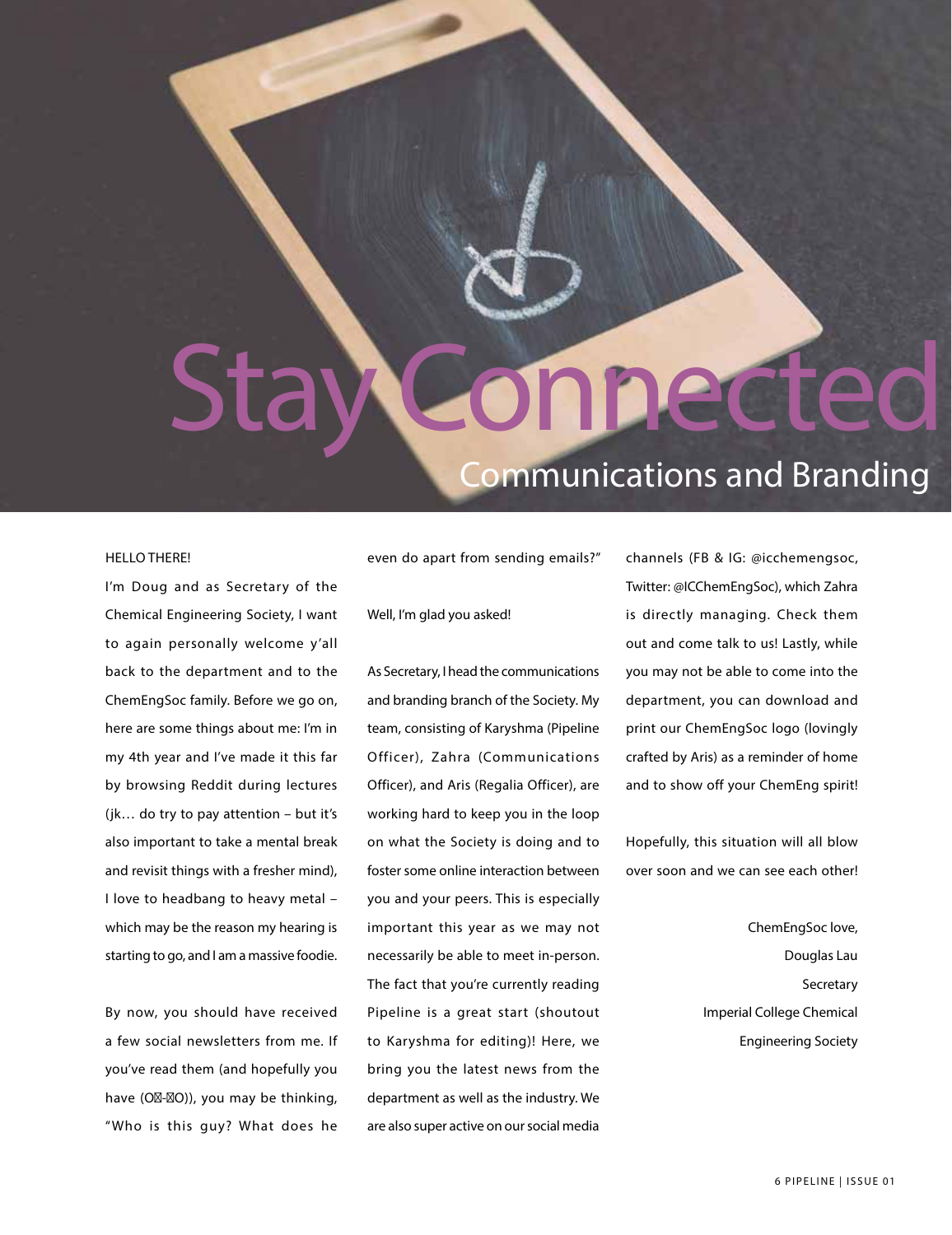# Pipeline Deeper

# The Vexing Vaccine Problem

2020 has been dominated by talks about Covid-19. With over a million dead, economies paralysed and thousands facing all manner of restrictions in their day-to-day lives, it doesn't seem likely that we'll ever be rid of COVID and the havoc it has wrought. In these trying times, the vaccine has been touted as a solution to bringing a much-needed sense of normality. The development of a viable vaccine has been promisingly quick so far, but how long will it be until one is widely available?

At the time of writing, there are 213 vaccines and 319 treatments in development for the virus (Milken Institute, 2020). These vaccines are making use of every technology available, from the more traditional live attenuated viral vaccines used against MMR which utilise a weakened version of the virus, to modern nucleic acid-based vaccines that have yet to be used on such a large scale (Callaway, 2020). It is the latter, particular RNA-based vaccines that have dominated headlines so far as the fastest vaccines to be developed, with the US Company Moderna going from DNA sequence to first shot in 63 days (Moderna Inc, 2020). These vaccines involve RNA sequences that code for viral proteins entering cells, causing them to produce the viral proteins and trigger an immune system response (Callaway, 2020). This is the approach being taken by the team at Imperial (Johns, 2020). Other vaccine approaches include using a dead version of the virus, using a viral vector to carry genetic material on the back of a harmless virus, or simply injecting viral proteins themselves (Callaway, 2020).

RNA-based vaccines are promising at present with their potential to provide a safe, cheap, and easy vaccine. Since RNA-based vaccines do not contain any whole virus in the way live-attenuated vaccines do, there's no risk that a vaccine could inadvertently infect somebody with the virus. Studies have also shown nucleic acid vaccines to be safe and tolerable (Ferraro, et al., 2011). Nucleic acid vaccines can also be produced easily (Ulmer, Mason, Geall, & Mandl, 2012) and don't require large quantities of the virus to be farmed.

However, comprehensive testing is still required to confirm the efficacy of current RNA vaccine candidates and ensure that the widespread distribution of a vaccine will slow or stop the spread of the virus. At the time of writing, even the most advanced vaccine candidates are still in phase III testing (Milken Institute, 2020). This stage is crucial, and rushing this stage or skipping it completely, as was done with Russia's 'Sputnik V' vaccine, could have significant consequences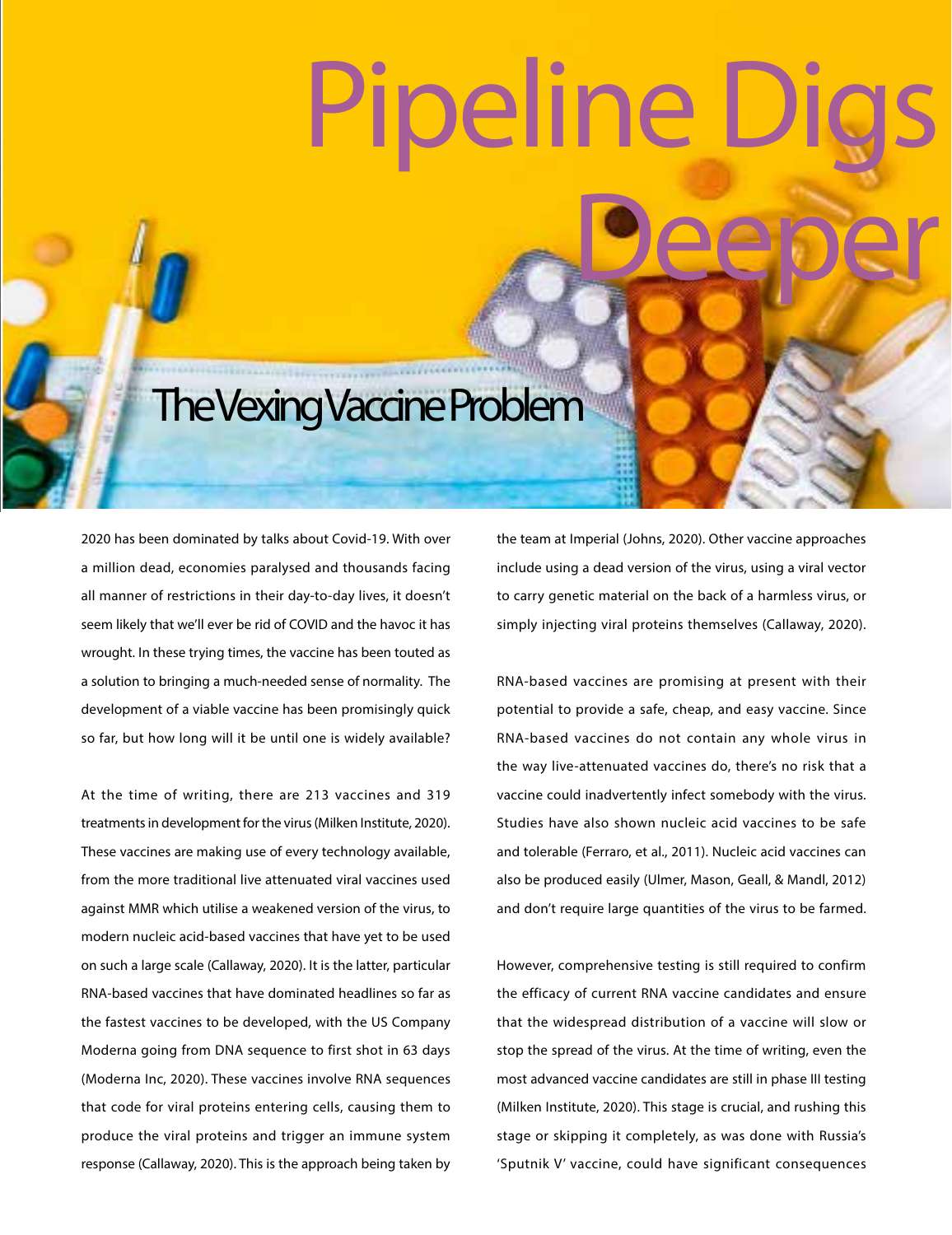The vaccine problem is set to be the most complex logistics problem we undertake in the 21st century.

from health impacts to diminished public confidence in vaccinations (Caddy, 2020). That said, the rapid development of RNA vaccines in response to COVID means that the first candidates should complete phase III testing and the initial batch of vaccines should become available in 2021 (Hogan, et al., 2020).

However, the challenge of getting a vaccine through testing is mirrored by the challenge of distributing a vaccine after testing. It's estimated that 60-70% of a population will require vaccination for the population to have herd immunity (E.Randolph & B.Barreiro, 2020). Of course, producing a vaccine on a scale anywhere large enough to meet the demand is going to be difficult whilst we still don't know which vaccines will pass phase III testing.

Furthermore, in the likely case that one or more RNA vaccines go into production, the new technology has many hurdles in getting the vaccines out to those who need them. RNA itself is inherently unstable and heat sensitive, and current vaccine candidates may need to be stored at temperatures as low as -20°C to -70°C (Zhang, 2020). These temperatures would need to be maintained during both transportation and storage. This may be possible for large hospitals, but for smaller health centres and remote areas it will be difficult, and in some areas of the world impossible. What's more, for the sake of speed current RNA vaccines are being formulated in large multi-dose batches and without preservatives, something doctors aren't used to (Zhang, 2020). This, as well as the short shelf life and the fact that (Zhang, 2020) means that doctors will need to efficiently deliver hundreds of vaccinations in a limited time frame. To further complicate things, several vaccine candidates will require multiple doses(Zhang, 2020). This multiplies the logistical nightmare, as health centres will need to ensure that they have vaccines ready for people's subsequent doses lest the first becomes redundant, and if multiple vaccines come onto the market they will need to track which one people have had, as mixing vaccines may not provide full immunity.

These are serious challenges that still need to be faced, although progress is already being made in tandem with vaccine development. Estimates suggest that even after a vaccine is found, it may take six months to a year until enough people are vaccinated (Gallagher, 2020). We're hopeful that it may only be a matter of months until the first vaccines come into use, and even an imperfect vaccine may have a significant benefit to public health (Elsland & Johns, 2020). However, logistical considerations and lack of suitable production capacity mean for the foreseeable future it's likely that the vaccine will be limited to front liners. In this situation, the most crucial thing is to do whatever we can to limit the spread of the virus, minimise the impact as much as we can, and look forward to a time when this pandemic is behind us .

Caddy, S. (2020, August 24). Russian SARS-CoV-2 vaccine. BMJ, 370. doi:<https://doi.org/10.1136/bmj.m3270>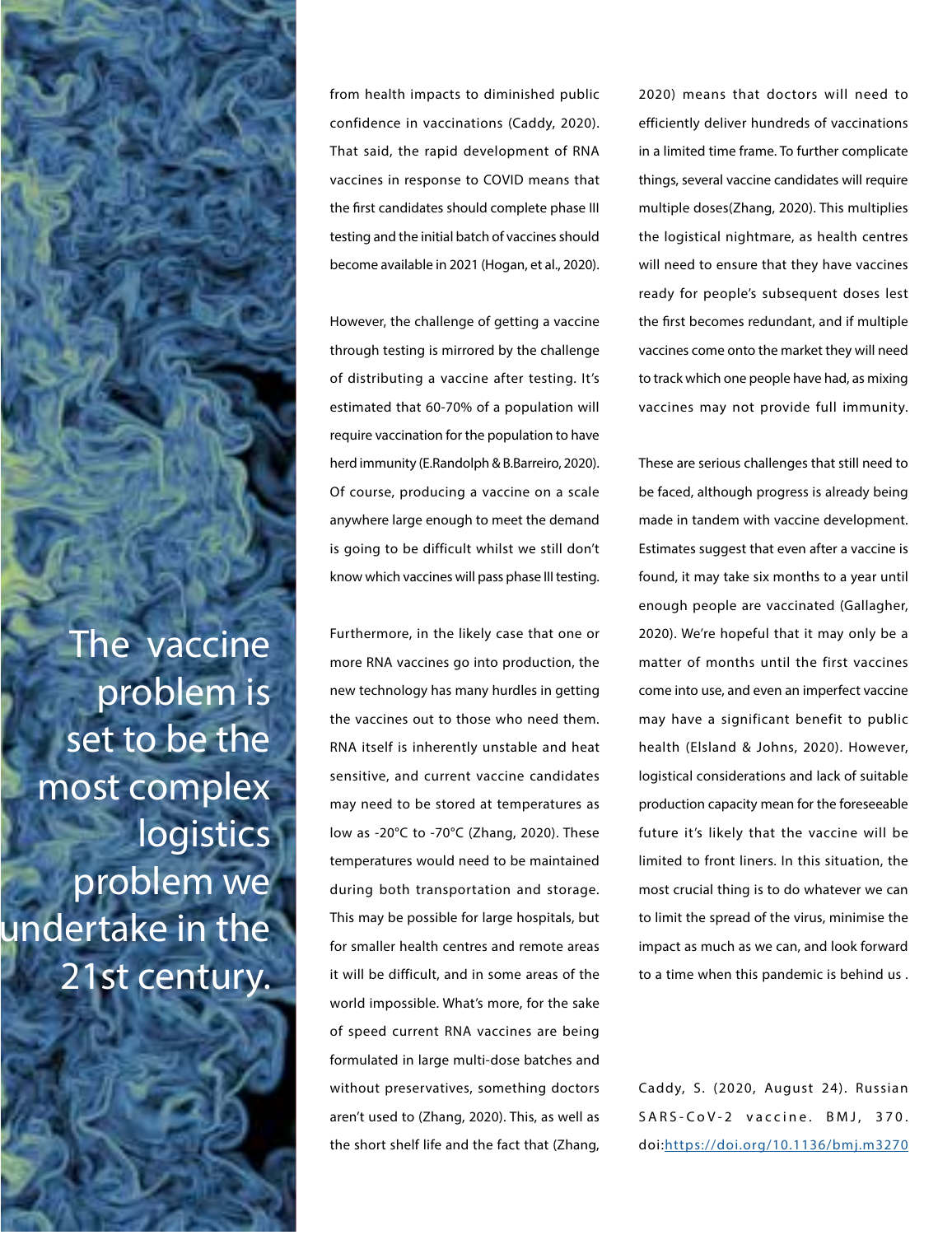

Callaway, E. (2020, April 28). The race for coronavirus vaccines: a graphical guide. nature(580), 576-577. doi:[https://doi.org/10.1038/d41586-020-01221-y](https://doi.org/10.1038/d41586-020-01221-y )

E.Randolph, H., & B.Barreiro, L. (2020, May 19). Herd Immunity: Understanding COVID-19. Immunity, 52(5), 737- 741. doi:[https://doi.org/10.1016/j.immuni.2020.04.012](https://doi.org/10.1016/j.immuni.2020.04.012 )

Elsland, D. S., & Johns, S. (2020, September 25). COVID-19 vaccine may not need to be fully effective to benefit public health. Retrieved from Imperial College London: [https://www.imperial.ac.uk/news/205153/](https://www.imperial.ac.uk/news/205153/covid-19-vaccine-need-fully-effective-benefit/ ) [covid-19-vaccine-need-fully-effective-benefit/](https://www.imperial.ac.uk/news/205153/covid-19-vaccine-need-fully-effective-benefit/ )

Ferraro, B., Morrow, M. P., Hutnick, N. A., Shin, T. H., Lucke, C. E., & Weiner, D. B. (2011, August 1). Clinical Applications of DNA Vaccines: Current Progress. Clinical Infectious Diseases, 53(3), 296-302. doi:[https://doi.org/10.1093/cid/cir334](https://doi.org/10.1093/cid/cir334 )

Gallagher, J. (2020, October 1). Covid: Vaccine will 'not return life to normal in spring'. Retrieved from BBC News: [https://www.bbc.co.uk/news/health-54371559](https://www.bbc.co.uk/news/health-54371559 )

Hogan, A. B., Winskill, P., Watson, O. J., Walker, P. G., Whittaker, C., Baguelin, M., . . . al., e. (2020). Modelling the allocation and impact of a COVID-19 vaccine. London: Imperial College London. doi:<https://doi.org/10.25561/82822>

Johns, S. (2020). Robin Shattock tells MEPs of 'promising' vaccine progress. London: Imperial College London. Retrieved October 21, 2020, from [https://www.imperial.ac.uk/](https://www.imperial.ac.uk/news/204773/robin-shattock-tells-meps-promising-vaccine/ ) [news/204773/robin-shattock-tells-meps-promising-vaccine/](https://www.imperial.ac.uk/news/204773/robin-shattock-tells-meps-promising-vaccine/ )

Milken Institute. (2020, October 16). COVID-19 TREATMENT AND VACCINE TRACKER. Retrieved October 18, 2020, from Milken Institute: [https://covid-19tracker.milkeninstitute.org/](https://covid-19tracker.milkeninstitute.org/ )

Moderna Inc. (2020). Moderna's Work on a COVID-19 Vaccine Candidate. Retrieved October 21, 2020, from Moderna: [https://www.modernatx.com/](https://www.modernatx.com/modernas-work-potential-vaccine-against-covid-19 ) [modernas-work-potential-vaccine-against-covid-19](https://www.modernatx.com/modernas-work-potential-vaccine-against-covid-19 )

Ulmer, J. B., Mason, P. W., Geall, A., & Mandl, C. W. (2012, June 22). RNA-based vaccines. Vaccine, 30(30), 4414- 4418. doi:[https://doi.org/10.1016/j.vaccine.2012.04.060](https://doi.org/10.1016/j.vaccine.2012.04.060  )

Zhang, S. (2020, September 28). Vaccine Chaos is Looming. Retrieved from The Atlantic: [https://](https://www.theatlantic.com/health/archive/2020/09/covid-19-most-complicated-vaccine-campaign-ever/6) [www.theatlantic.com/health/archive/2020/09/](https://www.theatlantic.com/health/archive/2020/09/covid-19-most-complicated-vaccine-campaign-ever/6) [covid-19-most-complicated-vaccine-campaign-ever/616521/](https://www.theatlantic.com/health/archive/2020/09/covid-19-most-complicated-vaccine-campaign-ever/6)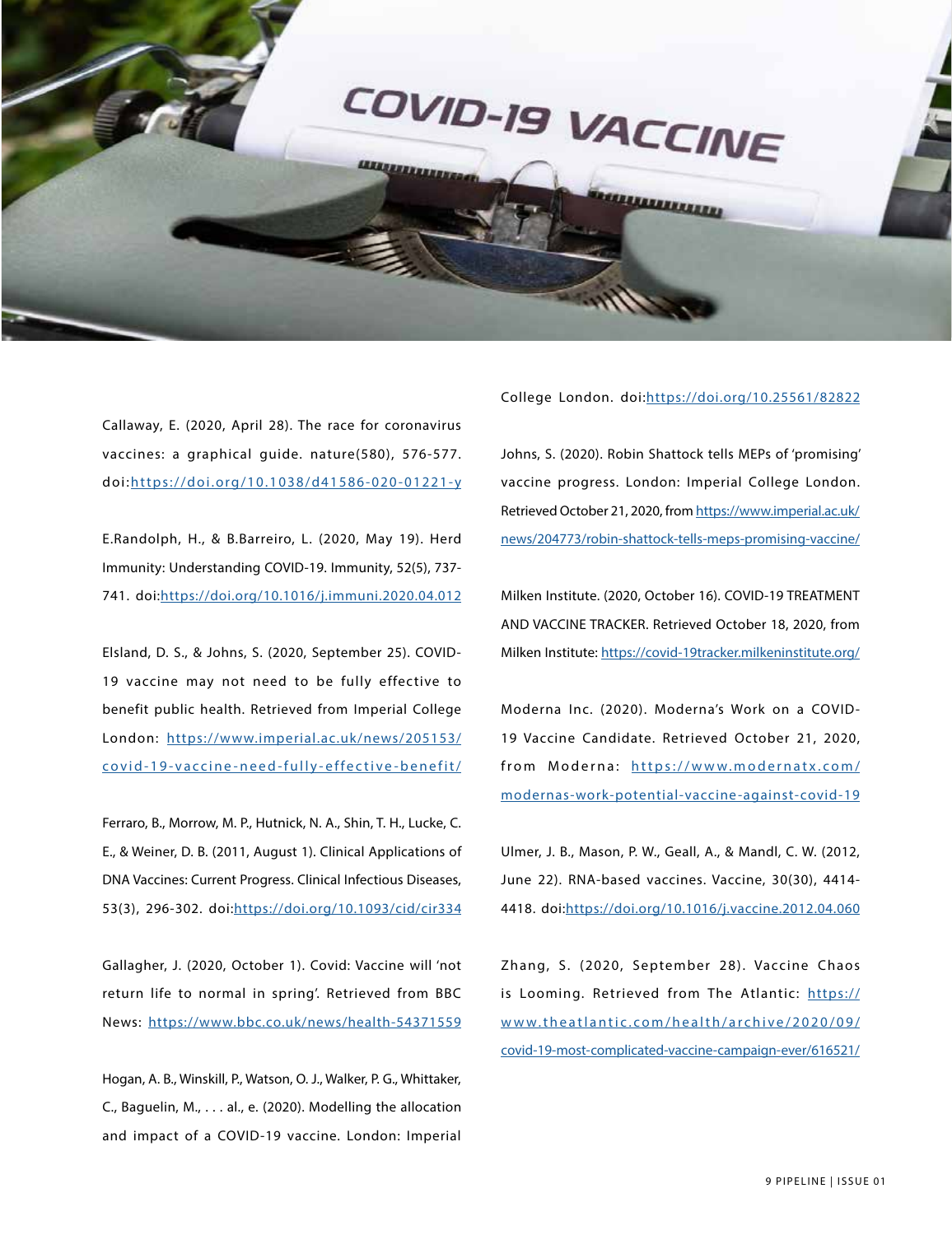# Double Whammy: Covid-19, Public Health and Environment

.

In case you've decided to give the news a skip during the Summer, the global coronavirus pandemic has now killed over an estimated 1 million people worldwide. Multiple studies have been conducted on the health impacts of the coronavirus on various age groups. This includes symptoms such as fatigue, coughing, shortness of breath, headache, and joint pain. What's less known however is the longer-term health impacts of contracting covid-19.

Ongoing research shows that organ operation is likely impacted by covid-19. For example, image testing taken months after recovery from a mild case reveal damage to the heart's

muscles. This likely stems from Covid-19 increasing the chances of blood clotting which gives rise to future risk of heart failure and other complications.

It is also known that Covid-19 attacks the lungs and the type of pneumonia associated with the virus can cause longstanding damage to the tiny air sacs (alveoli) in the lungs. However, the most worrying of all is brain damage. Even in young people, covid-19 can cause strokes, seizures, and Guillain-Barre syndrome – a condition that results in temporary paralysis. It is also suggested that Covid-19 may increase the risk of developing Parkinson's disease and Alzheimer's disease. (Mayo Clinic

covid-19 (coronavirus): Long-term effects)

Noting the results from these studies, it is unsurprising that most governments' have been forced into action to protect the health of their citizens. Some of the common measures implemented include border closures, lockdowns, institutionalising curfews, and intensifying track-and-trace models. A common concern about these measures is its predicted impact on the nation's economy. In this article, we will aim to compare various government strategies in managing this public health crisis and in mitigating the resultant economic impact.

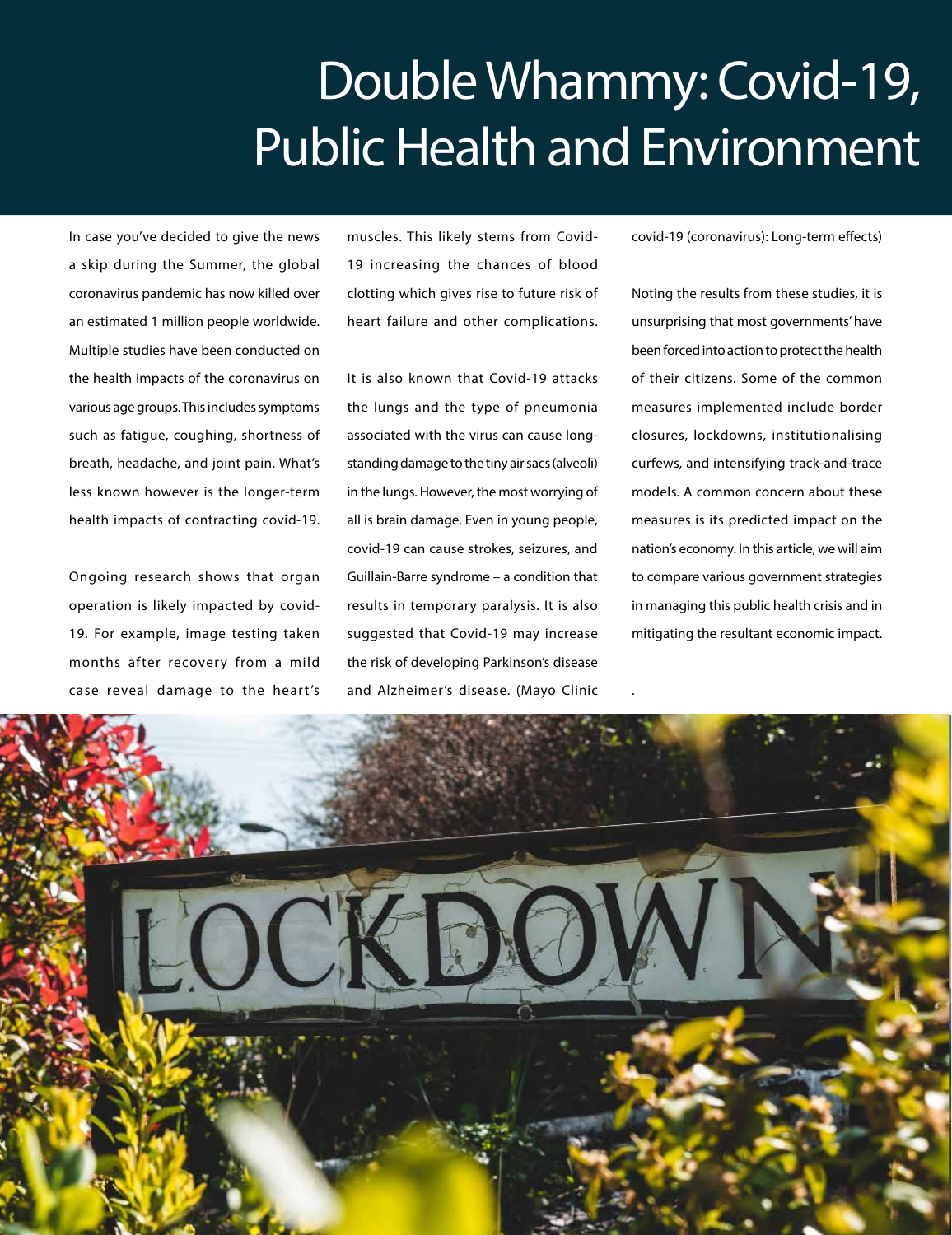|                                                    | The UK             | Sweden                                                         | <b>New Zealand</b>                                      |
|----------------------------------------------------|--------------------|----------------------------------------------------------------|---------------------------------------------------------|
|                                                    |                    |                                                                |                                                         |
| Population                                         | 68 million         | 10 million                                                     | 5 million                                               |
| <b>First Official Case</b>                         | 29th January 2020  | 31st January 2020                                              | 28th February 2020                                      |
| <b>First Official Death</b>                        | 5th March 2020     | 11th March 2020                                                | 29th March 2020                                         |
| <b>First Travel Ban</b>                            | Nothing until June | Advised against trips to Hubei,<br>China on 17th February 2020 | Borders closed to non resi-<br>dents to 29th March 2020 |
| Nationwide Lockdown                                | 23rd March 2020    | N/A                                                            | 25th March 2020                                         |
| Death rate per 1 million   637<br>people           |                    | 587                                                            | 5                                                       |
| <b>Economic Performance   -19.8%</b><br>in Q2 2020 |                    | $-8.6\%$                                                       | $-12.2%$                                                |

Above is a comparison of the UK's Covid-19 response with that of Sweden and New Zealand. Sweden and New Zealand were on the opposite ends of the spectrum in terms of responses as one didn't officially go into lockdown whereas the other went full lockdown before there was even a single death. The most striking difference is the deaths per million people as there are (at the time of writing) only 5 deaths per million in New Zealand which is significantly lower than both the UK and Sweden. This suggests that if a country locks down early enough, the spread of the virus can be rapidly stopped. The effect of population density on this remains uncertain. In terms of economic impact, the lack of a lockdown allowed Sweden to be hit less hard than the other two however the contraction of New Zealand's economy wasn't much larger. In comparison, the UK had its worst economic performance on record and was the worst hit G7 nation. (BBC News UK hardest hit by virus among G7 nations)

### Building Back Green

Though Covid-19 continues to threaten millions of lives, it can be credited with one positive impact: the reduction of global emissions. The worldwide anthropause, induced by the decision of many governments to introduce lockdowns, has led to a significant decrease in air pollution. According to an international team of researchers, global CO2 levels from the first 6 months of 2020 fell by 8.8% compared with the same period in 2019. This decline was larger than that experienced during the 2008 financial crisis, the 1979 oil crisis, and even World War II! (Science Daily Biggest carbon dioxide drop: Real-time data show COVID-19's massive impact on global emissions) Similarly, a drop by 50% of nitrogen oxides emission in China has been credited with having saved up to [77,000 lives!](https://www.forbes.com/sites/jeffmcmahon/2020/03/16/coronavirus-lockdown-may-have-saved-77000-lives-in-china-just-from-pollution-reduction/#2d159c9834fe)

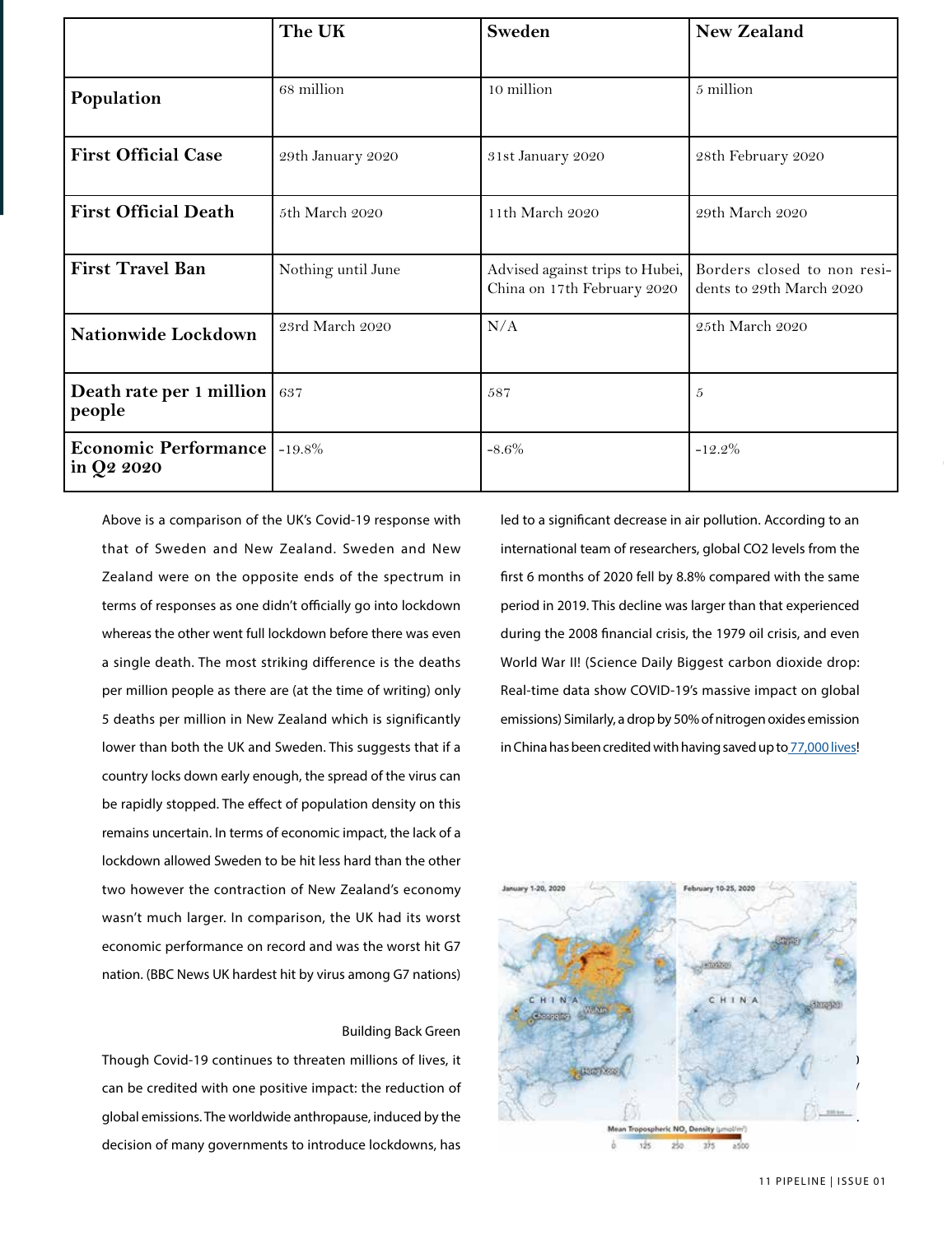

Finally, the lockdown has allowed a [rebirth of wildlife in territories t](https://thehill.com/changing-america/sustainability/environment/488286-italys-coronavirus-lockdown-shows-what-nature)hat were once avoided for instance sea turtles laying eggs in the Bay of Benegal.

Despite the aforementioned merits of lockdown, this period has also acted as cover for illegal activities. During lockdown, South Africa witnessed a surge in poaching of rare and expensive goods such as rhino horns and ivory while [Brazil was](https://abcnews.go.com/International/deforestation-amazon-rainforest-accelerates-amid-covid-19-pandemic/story?id=70526188) [the centre of illegal deforestation](https://abcnews.go.com/International/deforestation-amazon-rainforest-accelerates-amid-covid-19-pandemic/story?id=70526188).

Following the positive and negative environmental impacts of lockdown, the issue of climate change has once again resurged. Thus, a fresh emphasis is being placed on building an economic recovery plan that goes hand in hand with environmental action. As governments have emerged from lockdown, they have tried to build not just short but also long term plans to reboot the economy and minimise job losses (among 300 million are at risk globally). Despite the easy approach that a non-environmentally friendly economic recovery would represent, it is in times like these that environmental action has to be taken as it will unavoidably shape the future of environmental action.

According to a study published in August 2020, an economic recovery focusing on fossil fuel investments could avoid a future warming of 0.3 °C by [2050](https://www.nature.com/articles/s41558-020-0883-0). Sadly, this route of the facility has always been favoured

in the past as shown by the jump in emissions that accompanied the recovery from the previous 2008 economic crash. Although the UK has eschewed this trend in the past, it is uncertain if it will continue to do so.



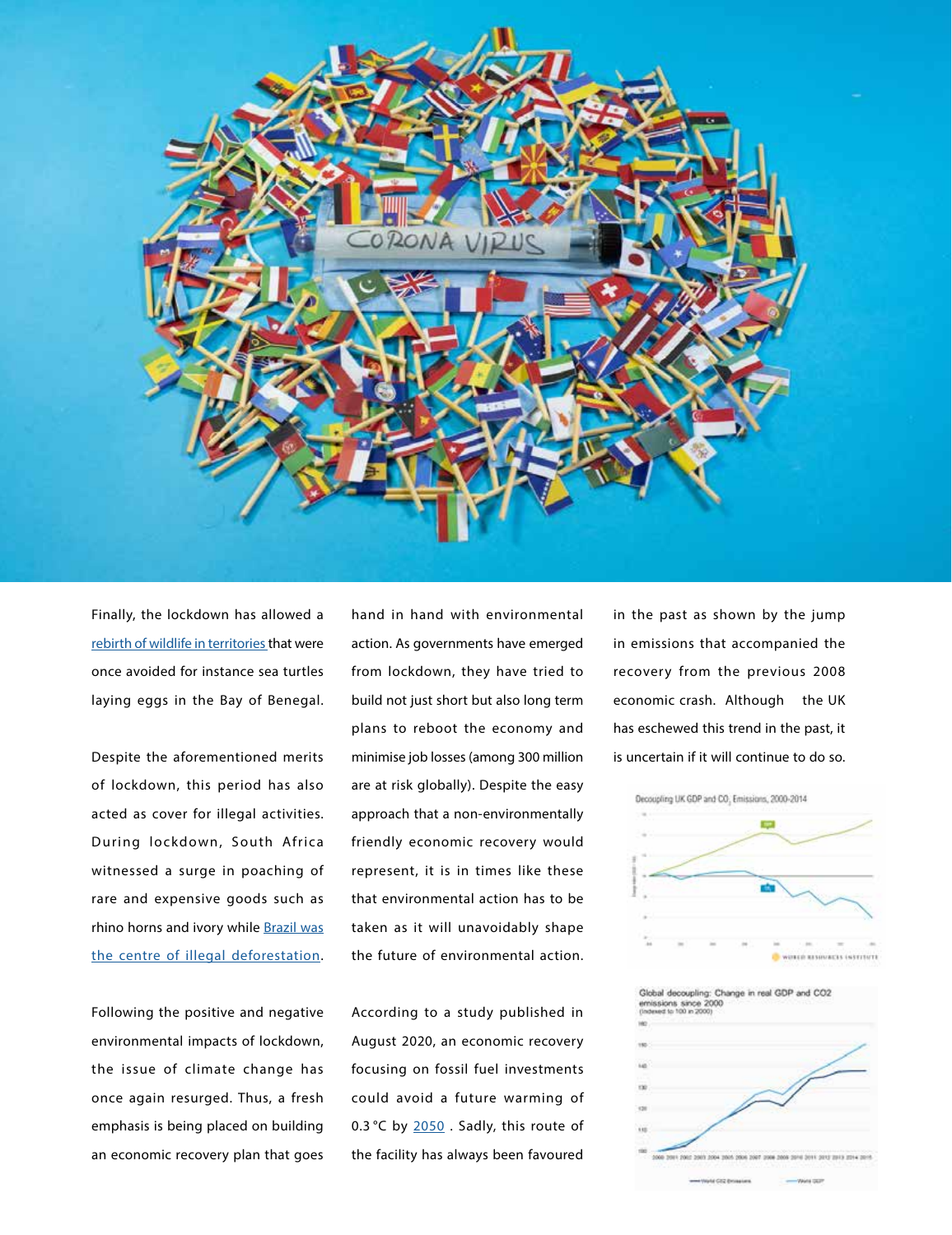

Change in real GDP and CO2 since [2000](https://citizensclimatelobby.org/can-grow-economy-reducing-emissions-research-says-yes/)).

The need for environmental action is not a new subject as average global temperatures on the Earth have been rising since the beginning of the industrialisation era. An anthropogenic impact has been witnessed with key challenges arising such as the melting of glaciers, rising sea levels, and an increased frequency of natural disasters. In addition to these preexisting challenges, new ones have been added due to covid-19. For example, the unprecedented use of disposable face masks has induced an increase in littering and many people favoured cars over public transportation post confinement due to an overarching fear of the virus. In the short term, actions were taken post quarantine to take into account environmental concerns. To counter

the expected increase in car usage post lockdown, governments boosted investments in public transportation and cycling infrastructure. An example of this includes Paris' Mayor Anne Hidalgo introducing major cycle routes throughout the city. Such a plan functioned as it occurred in unison with a spike in bike sales. Similarly in the UK bike sales soared by 60% in [April 2020](https://www.theguardian.com/business/2020/jun/26/bike-boom-uk-sales-up-60-per-cent-in-april-as-covid-19-changes-lifestyles).

Many governments around the world have decided to pursue long term green economic recovery packages to help prevent a resurgence in CO2 emissions while the actions of others are still ambiguous or undetermined. For example, on the 30th of June 2020, UK Prime Minister Boris Johnson promised an American style "New Deal" of £5bn to "build build build" as he put it. Included in this is

the building of two carbon capture and storage clusters (based on our Pilot Plant) by 2030. However, the historians among us will know the US "New Deal" from the 1930s involved spending 40% of GDP yet Johnson's £5bn amounts to a paltry 0.2% of GDP. (The Guardian's Comparison of the US New Deal and Johnson's New Deal). More recently on the 22nd of July 2020, the UK government announced a £350 million budget to fund the decarbonisation of heavy industry and the construction, transportation, and aviation sectors. This in turn is also part of the UK's net zero by 2050 target. (BBC News Coronavirus: Government promises a green recovery)

At a supranational level, the European Union put in place a €750 billion coronavirus recovery package. It is stated that €500 billion of the €750 billion is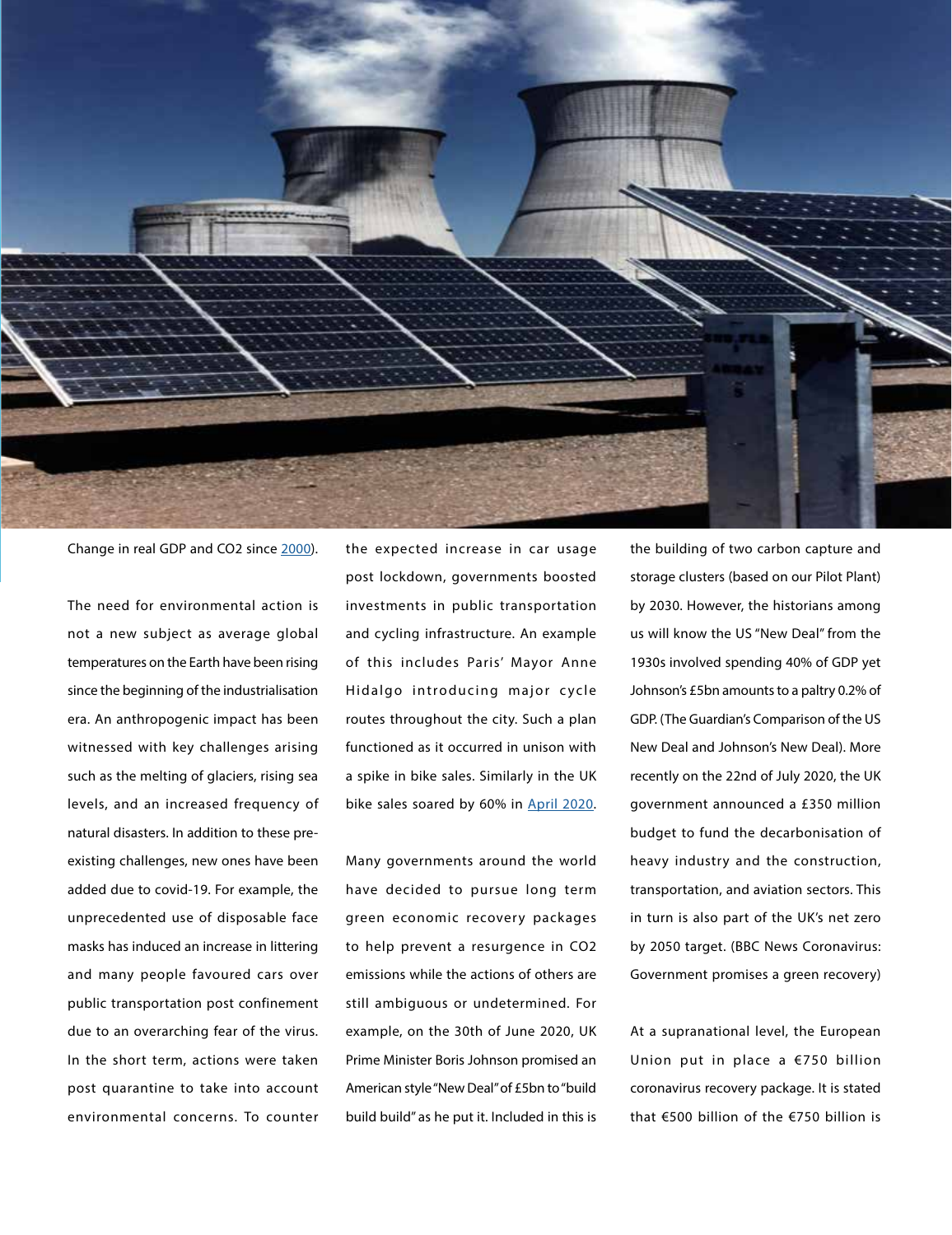in turn is also part of the UK's net zero by 2050 target. (BBC News Coronavirus: Government promises a green recovery)

At a supranational level, the European Union put in place a €750 billion coronavirus recovery package. It is stated that €500 billion of the €750 billion is grants with 30% dedicated to climate action. This came after 90 hours of intense negotiations between the 27 member states and is considered the world's biggest 'green recovery' pledge. Several European countries are also starting to set up new measures to boost the transition to clean energy. This is the case of the Netherlands which is currently undergoing a legislative process to put in place a national carbon tax or of Germany which has put in place incentives for the purchase of electric and hybrid vehicles.

Other governments have also implemented clean energy and the reduction of greenhouse gas emissions in their recovery plan. The South Korean government aims to achieve

net-zero greenhouse gas emissions by 2050. China has started additional investments in vehicles using renewable energy and infrastructure surrounding their use. In Indonesia, the government has confirmed its desire to pursue the regulation on renewable energy it had introduced before the pandemic. Other administrations are providing support to vulnerable households and businesses by making possible the deferral of energy bills as illustrated by Togo's offer of payment deferral to households having installed [solar panels.](https://www.iea.org/reports/sustainable-recovery/covid-19-and-energy-setting-the-scene)

However, such regard for the environment in economic dealings has not been the trademark of all governments. Namely, the US, Russia , and China have announced bailouts and plans to support carbon-intensive businesses that risk locking in high emissions for many years to come. For instance, the Trump administration suspended the enforcement of certain protection laws via the Environmental Protection Agency.

Even the EU's big recovery

package still isn't without its flaws. In March 2020 the European Central Bank (ECB) announced the Pandemic Emergency Purchase Programme which entirely disregarded climate in its policymaking. With the rapid spread of covid-19, the EU's focus on the aforementioned green deal was diminished. On a global scale, climate diplomacy was greatly impacted by the pandemic namely with the UN Climate change conference being postponed to 2021.

From this analysis, it is difficult to predict what will happen next as a second wave is on its way and is already leading to more lockdowns and restrictions. However, it can be concluded that the global pandemic has shed a spotlight on the environment. Yes, progress has been made to building back green but there is still a lot more that needs to be done.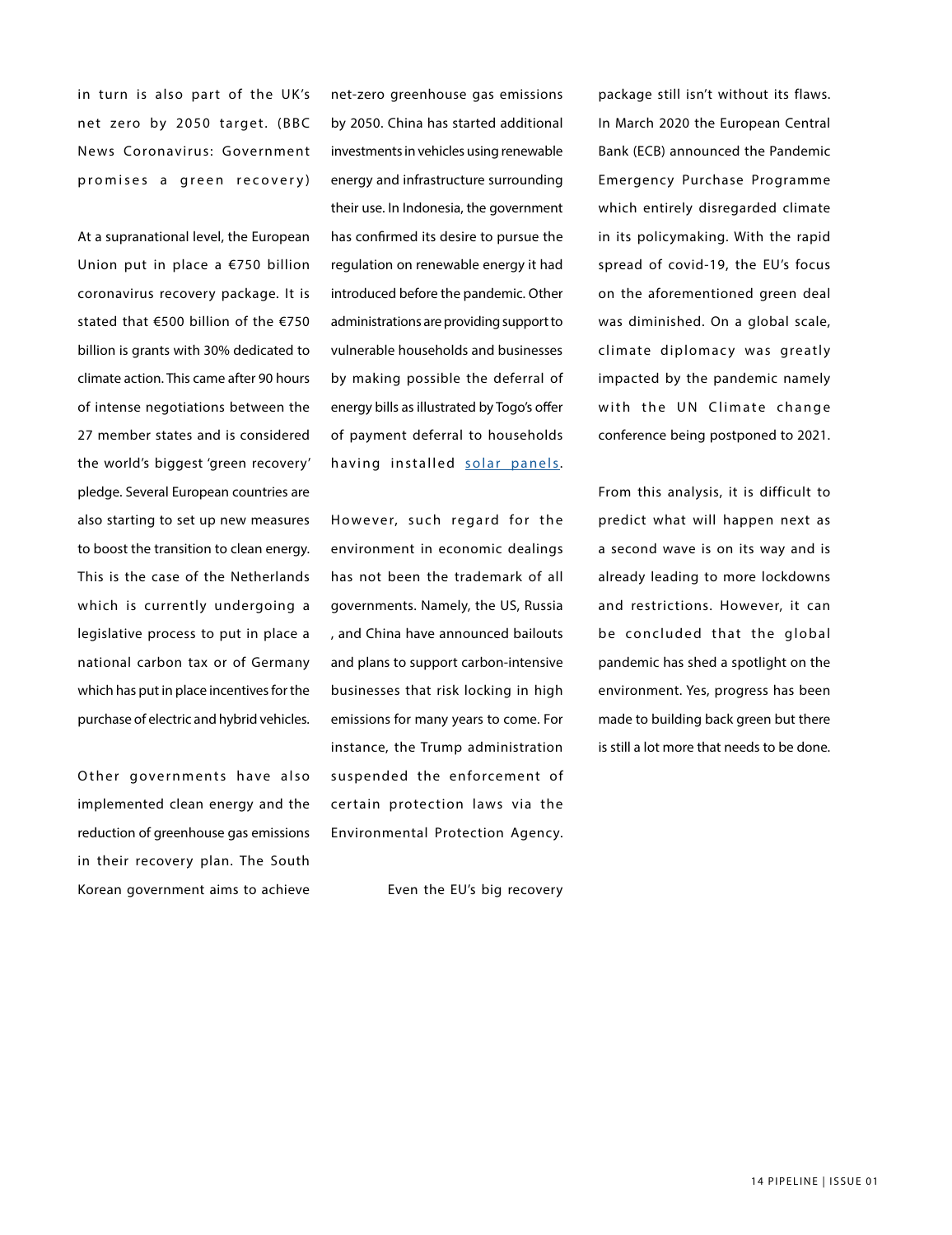# Internships and Work experience: Navigating Risky Waters

Experience: companies demand it, we are all told to get it, and this creates an overwhelming demand side compared to the readily available opportunities. Interesting fact – the situation vastly changes from country to country! In Italy, my home country, there is nowhere near as much pressure to get yourself out there before you graduate, and I would say that both situations have positives and negatives. Nevertheless, in the UK the expectations are high, especially for students at a top university. But how should you go about finding opportunities to get experience, and what should you look out for when doing so?

Many students try to make use of the long summer break to save some money while gaining valuable experience. There are many full-time paid work opportunities out there; most large

companies have internship schemes for penultimate year students, and smaller companies often have placements that are also accessible to other year groups. Jobslive, Gradcracker, and LinkedIn are all great ways to scout the job market; for smaller companies, an effective way of generating those opportunities is through networking and contacting the companies directly. They can benefit from increased flexibility, and will often be able to either tailor a position to your needs or create a dedicated one! A great alternative, mainly for Year 1 and Year 2 students, is Undergraduate Research Opportunities – also a great way to understand if research is something you would enjoy pursuing further.

When it comes to unpaid experience, you need to be more careful, as what you can find online can cross into grey areas; it is really important to get informed on your rights as a worker to critically evaluate what you stumble upon. You will find innocuous, selfpaced "Virtual Internship Experiences", such as those offered by InsideSherpa, designed to give you a taster of what working in sectors like Consulting and Data Analytics (recommended to kill some time in Year 1!). You will then find a large number of volunteering openings with nonprofits and charities, some of which can be really interesting experiences abroad. You do, however, need to pay attention to the many companies that try to exploit the high demand for experience by requesting unpaid, or underpaid work, potentially to the point of illegality.

Career Hacks

In general, structured schemes with bigger companies are really safe, and you mainly need to be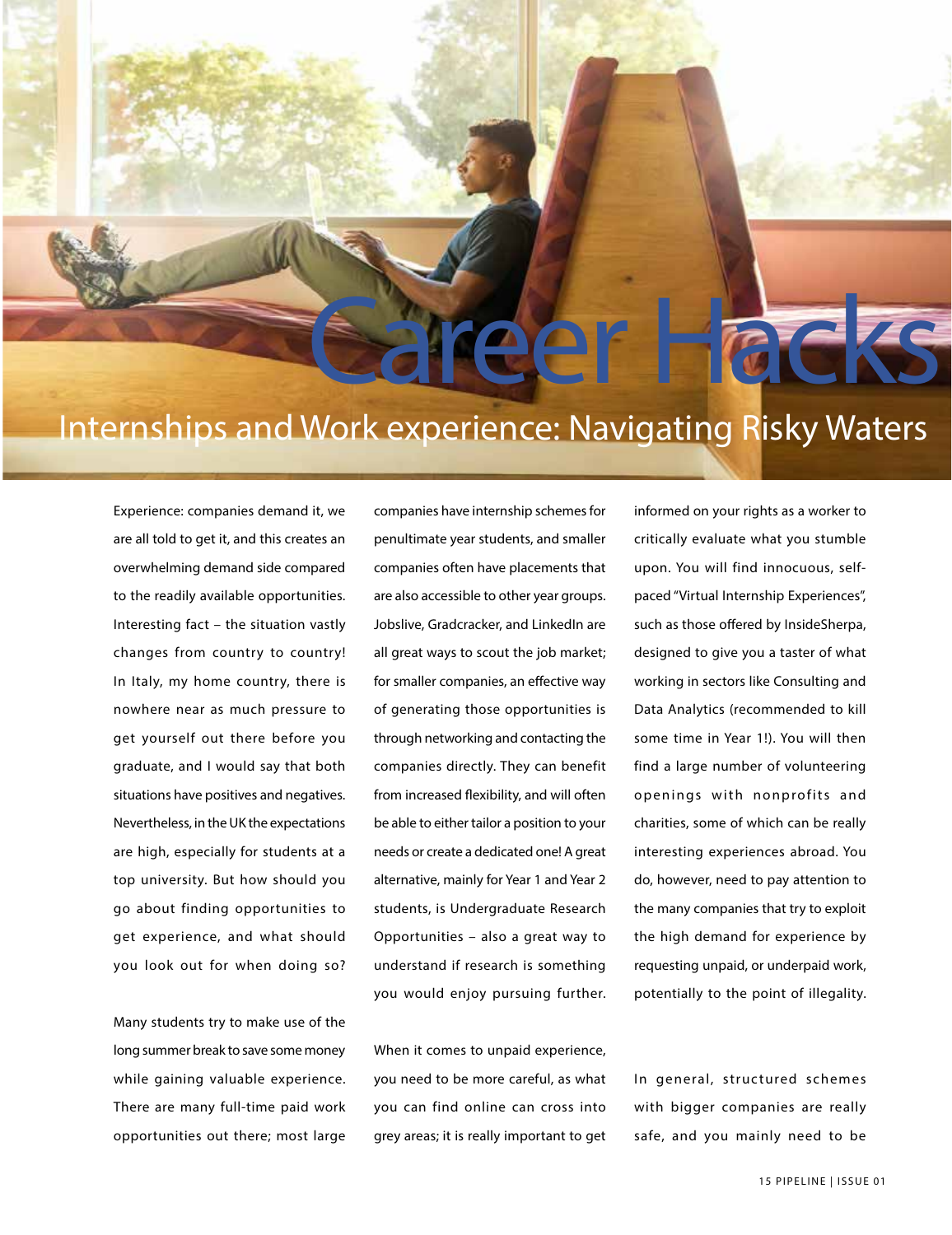

In general, structured schemes with bigger companies are really safe, and you mainly need to be careful with smaller companies and nonprofits. A good approach is:

1. Inform yourself of work retribution regulations in your country. These can vary and are usually in thevfunction of the level of responsibility in a placement. In the UK, the general rule of thumb is that if your work brings a benefit to the company, it must be remunerated. This excludes things like work shadowing or volunteer work for a charity. Regulations can change from country to country, so make sure you check your local government website! In some European countries, for example, interns are guaranteed a right to a benefits allowance, rather than a wage.

2. Have a full understanding of what responsibilities a job opening involves. If you are working for a charity, or just shadowing an employee, you will most likely not be entitled to a wage. If the job is with a for-profit and involves actual responsibility towards the productivity of the company, then it should be paid! If the job opening is unclear, act carefully, and ask for clarifications.

3. Ultimately, make an informed

decision. Once you know more about your rights, are aware of what type of organisation you are facing, and the level of responsibility of the job, decide whether you want to consider applying. Many unpaid openings out there are for charities operating for good causes; if after a bit of research you are still unsure, it is probably a good idea to just avoid it.

Some quick resources for the UK for learning more about [UROPs,](https://www.imperial.ac.uk/urop) your rights [as a worker in the UK](https://www.gov.uk/employment-rights-for-interns), and a safe portal for finding charity work opportunities.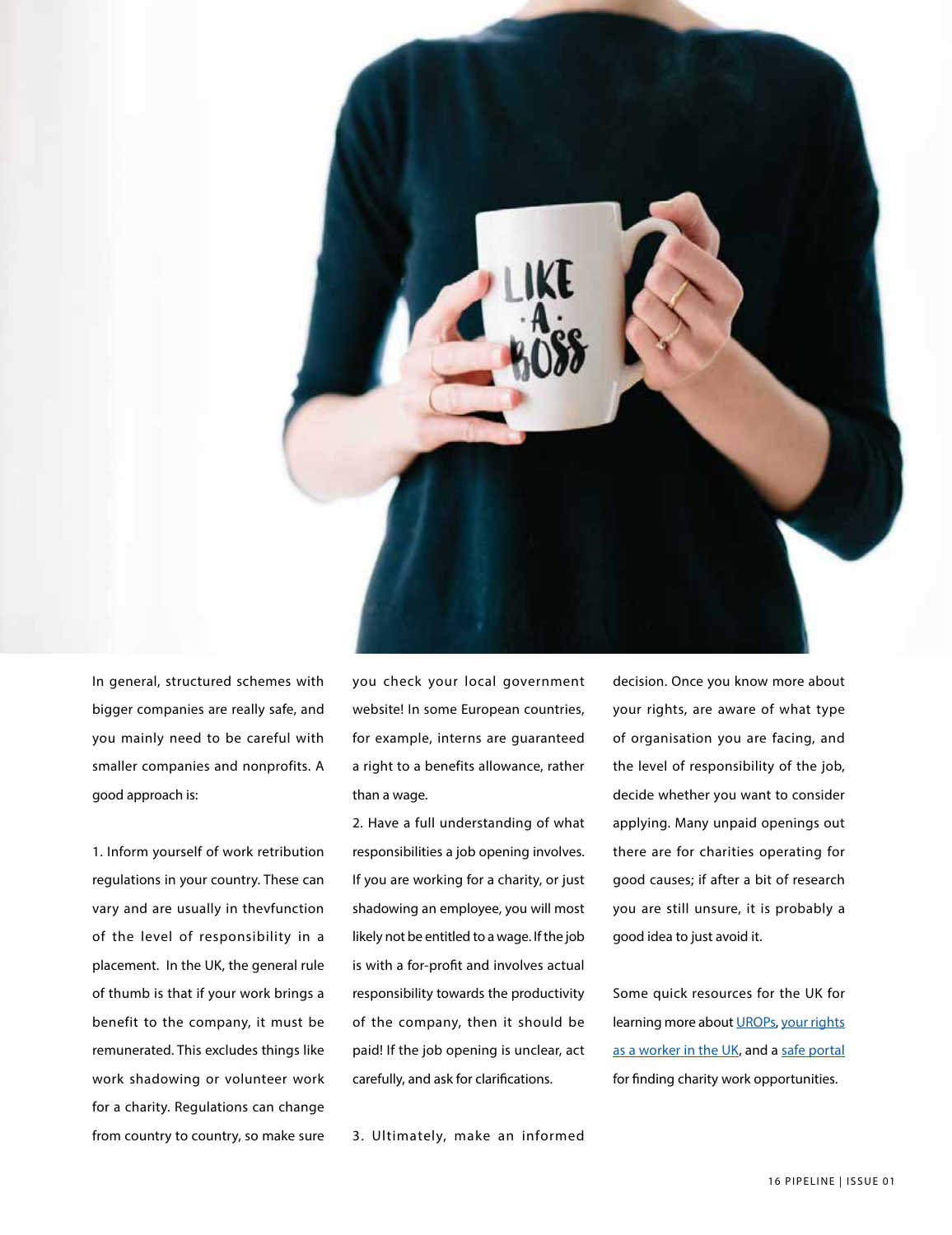### In Conversation with Dr Chiara Heide

Conversations

Chemi-ng

Episode 9 of ChemEng Conversations was indeed a special one, not least as it was the final episode filmed before the COVID-19 pandemic took the world by storm and completely altered the norms of our daily lives! When I watched the episode back whilst handling post-production during the lockdown, my attention immediately focused on the fact that I was standing within 1 m of my guest, without wearing a facemask, with no qualms about shaking hands. Those times seem like a completely different era!

Right, that's enough reminiscing – now time to get to the conversation itself. It was a real pleasure to have my fellow PhD colleague in the Department of Chemical Engineering, Dr. Chiara Heide, on ChemEng Conversations to promote her new start-up, Brightcure. Chiara first started her tenure in the Department as an MSc student, after which she was awarded the prestigious Marit Mohn Scholarship to fund her PhD. She very recently completed her PhD under the guidance of Dr. Cleo Kontaravdi,

working on cell-free protein synthesis factories – an interdisciplinary project between bioengineering, chemistry, and synthetic biology.

During her PhD, Chiara founded her start-up company, Brightcure ([www.](http://www.bcure.co.uk) [bcure.co.uk](http://www.bcure.co.uk)), which aims to treat recurrent urinary tract infections (UTIs) without relying on antibiotics, which can cause side effects or prove ineffective due to UTIs exhibiting antimicrobial resistance. Brightcure's novel technology would use localised light therapy as a targeted treatment to kill bacteria in the bladder. In light of the potential of this revolutionary technology, Chiara and the Brightcure team were awarded the Imperial White City Innovator's Programme – a £6,000 prize package, including £4,000 cash to support the business's growth.

It was a pleasure to have such an interesting conversation with her on the show and find out more about her story leading up to Brightcure and how she

envisions the future of her company developing.

**Could you tell us about yourself and the story behind Brightcure?** Sure! Hi everyone! My name is Chiara and I'm the CEO of Brightcure. I suffered for a long time from recurrent urinary tract infections (UTIs) caused by harmful bacteria in my bladder. However, I'm not alone as this is a huge problem for a lot of women. In fact, every second woman worldwide, across all age groups, suffers from recurrent UTIs. If you look at the statistics – there are around 34 million women in the UK. 15% of these women get UTIs every year – that's 5 million women in the UK alone! To put that into context, around 3 million people live in inner London. So that's a huge and eye-opening number. Currently, UTIs are only treated with antibiotics. However, antibiotics can cause harmful side effects in patients, destroy the gut and genital flora, and/or prove ineffective due to UTIs exhibiting antimicrobial resistance. Unfortunately,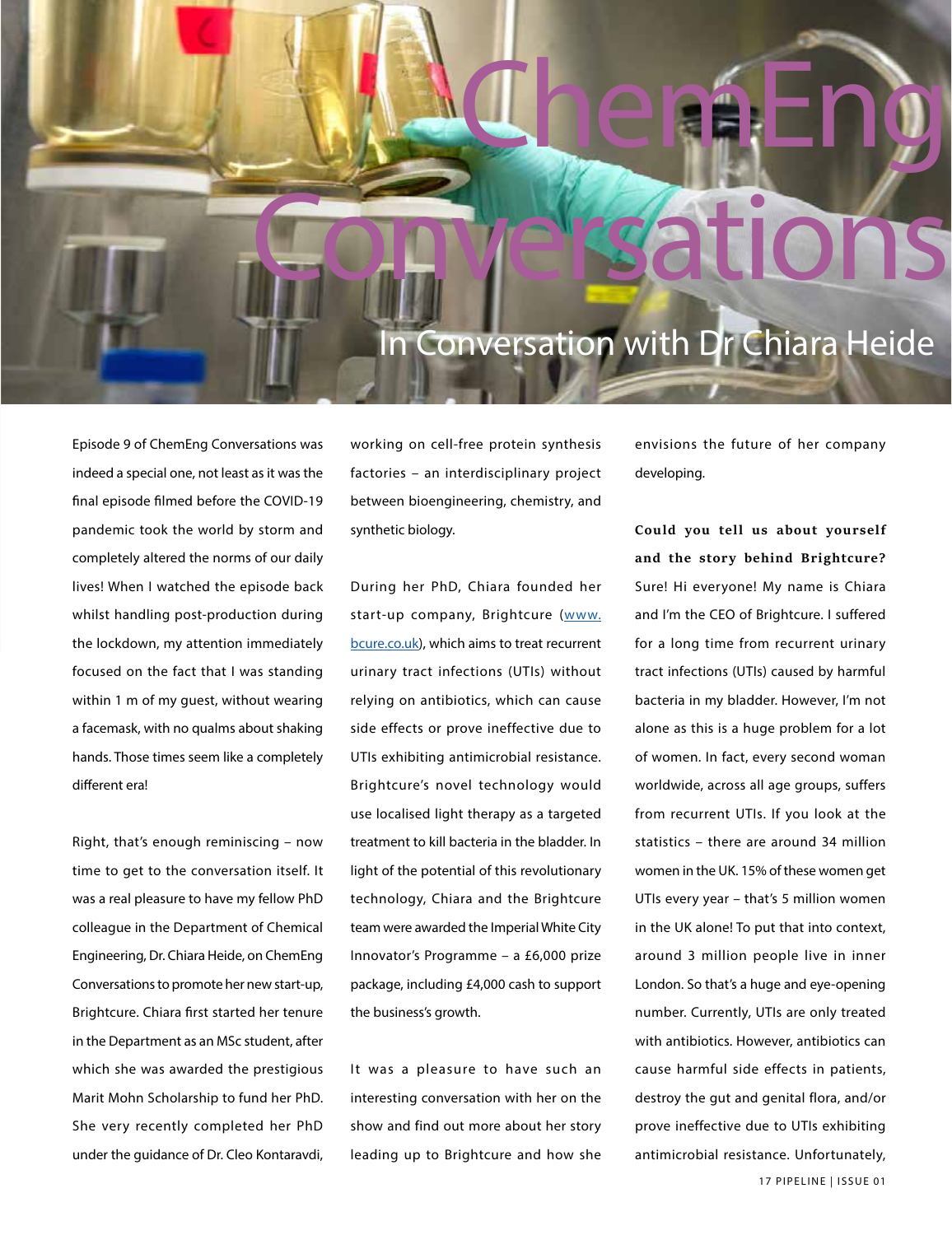![](_page_17_Picture_0.jpeg)

there are no alternatives out in the market. However, there is a pressing need for patients like me, who look for alternative treatment options. Large pharmaceutical companies are not addressing this as they continue to sell their tried-andtested, traditional antibiotics. Therefore, we came with Brightcure, as I became traumatized, not only with my own health struggles with UTIs but also after hearing the stories from my female colleagues and what they were going through.

**Could you tell us a bit more about the science behind this technology developed by Brightcure?** Basically, the science behind the technology is a revolutionary probiotic therapy that is completely different from what is out there on the market. It is a predator bacterium that eats and thereby kills, the harmful bacteria causing the infection in the bladder. It's antimicrobial efficacy and safety has been tested in labs and also in animal studies. We're currently in the proof-of-concept testing phase and already, we have seen that the predator bacterium in the probiotic can survive in human urine and can clear an infection.

**When you complete the safety testing, how do you envision your product and customer experience to look like?** Sure – so initially, the product will be delivered as a food supplement as this is the easiest route from a regulator pathway for the patient to ingest the probiotic. In the next 5 years, we envision that we will have two products that sell B2B (Business 2 Business) and B2C (Business 2 Customer). Out of these two products, there will be one product, which can be purchased online or in stores, tailored to patients that suffer frequently from infections, such as myself. It would be a food supplement in a capsule that you would take daily, which basically rebalances your genital flora, to reduce the likelihood of harmful bacteria invading the bladder. The second product would be a stronger one for the acute case. So once you already feel this burning sensation in the bladder and you have this constant need to painfully urinate, then you can go to the pharmacy and you can purchase this product which has a higher concentration of the predator

bacterium, which is kept in cold storage.

### **What makes Brightcure's products unique and what do you think will be the impact on the market?**

I think the main difference is that the predator bacterium in our products doesn't prey on the healthy gut and genital flora that is needed in our bodies. This means that you can take it on a preventive basis every day, which you can't do with antibiotics. Through our products, we are counteracting the spread of antimicrobial resistance, which is one of the biggest threats of the 21st century. At the same time, we're really hoping that Brightcure will empower women, a cause that I am very passionate about, and provide them with a much better quality of life by removing the fear/anxiety of recurrent UTIs.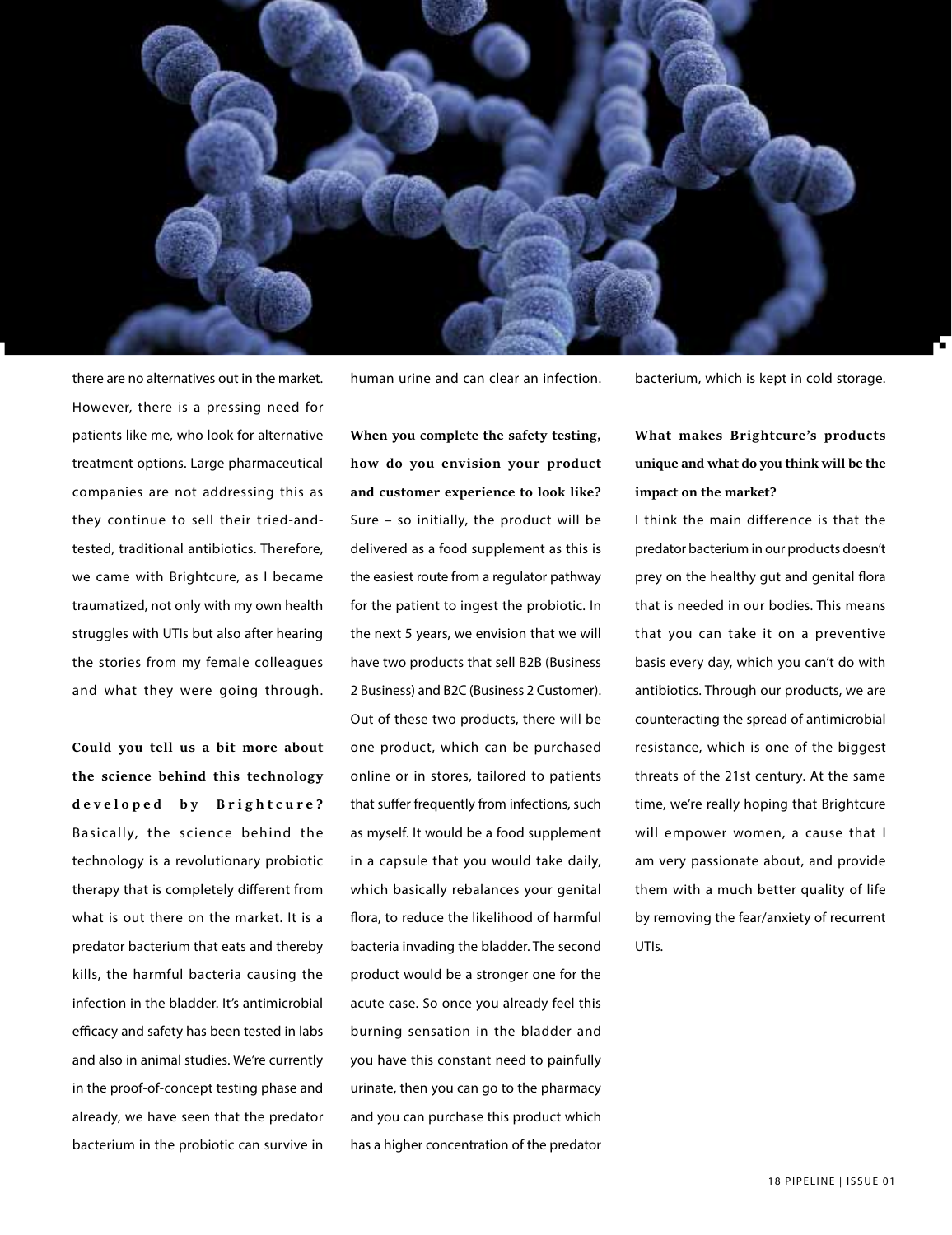# NGEN

[Ingena](https://ingena.co.uk) is a sustainable finance news and insight platform founded by two chemical engineering students between their penultimate and final years in this department. Built upon an appreciation for the value financial markets and services provide to our society, driving efficiency and allocating capital where it is most deserving. This appreciation, combined with an understanding of the urgency of climate action instilled on Imperial's Chemical Engineering degree lead to the natural conclusion that financial systems would have to grow to adapt to reflect these realities (as they are beginning to).

Ingena focuses on shining a spotlight on developments on the cutting edge of sustainable finance and business, with a particular focus on energy. Our mission is to inform the next generation of young professionals and inspire individuals to adopt sustainable strategies in their future employment.

We aim to foster this profound appreciation of the benefits and returns of sustainable investing, finance, and business practices by:

• Providing unique insights into ESG

investment strategies to challenge traditional perceptions.

• Creating an environment for innovative thinkers and dedicated researchers on the subject of ESG to discuss their ideas and insights of the industry.

• Generating a domino effect – by spreading knowledge about the value of ESG investing and continue to influence investors in engaging these principles in their enterprise thus increasing its profitability and ethical practice.

Our team is a community of passionate individuals who share a common interest in spreading awareness and recognition for all things ESG and sustainability. These include [Miles Guilliford](https://www.linkedin.com/in/miles-js-gulliford/), [Henry Orlebar](https://www.linkedin.com/in/henry-orlebar/) [Hamza Hussein,](https://www.linkedin.com/in/hamza-hussain-35332814a/) [Malinya-Wijekoon](https://www.linkedin.com/in/malinya-wijekoon-86abb317b/) and [Darshil Dholakia](https://www.linkedin.com/in/darshildholakia/), . Our writers and analysts all understand that collective initiative is necessary for achieving a sustainable future, and it's this forward-thinking that makes Ingena so distinctive.

Beyond spreading insights and news, Ingena strives to guide our team in their professional development and personal growth. Whether it be to expand their

expertise in the industry or assist them in their respected career aspirations, we want to inspire throughout Ingena's internal culture and values. Therefore, we offer frequent networking sessions, workshops, and webinars to really ensure that our team is the best that they can be.

Therefore, we hope that our culture to inspire all allows us to reach our next set of goals and help our generation be one step closer towards sustainable business practice. Whilst we are currently providing insights and analysis to our audience on a frequent basis, we are immensely excited about what the future for Ingena holds and how we will continue to grow. Our articles will continue to provide specialised insights at a business level, and we aim to continue expanding our knowledge by developing relationships with industry leaders and professionals. By doing so, we hope that the articles we publish will continue to be full of impactful, relatable, and stimulating information so our audience remains to be engaged in the world of finance.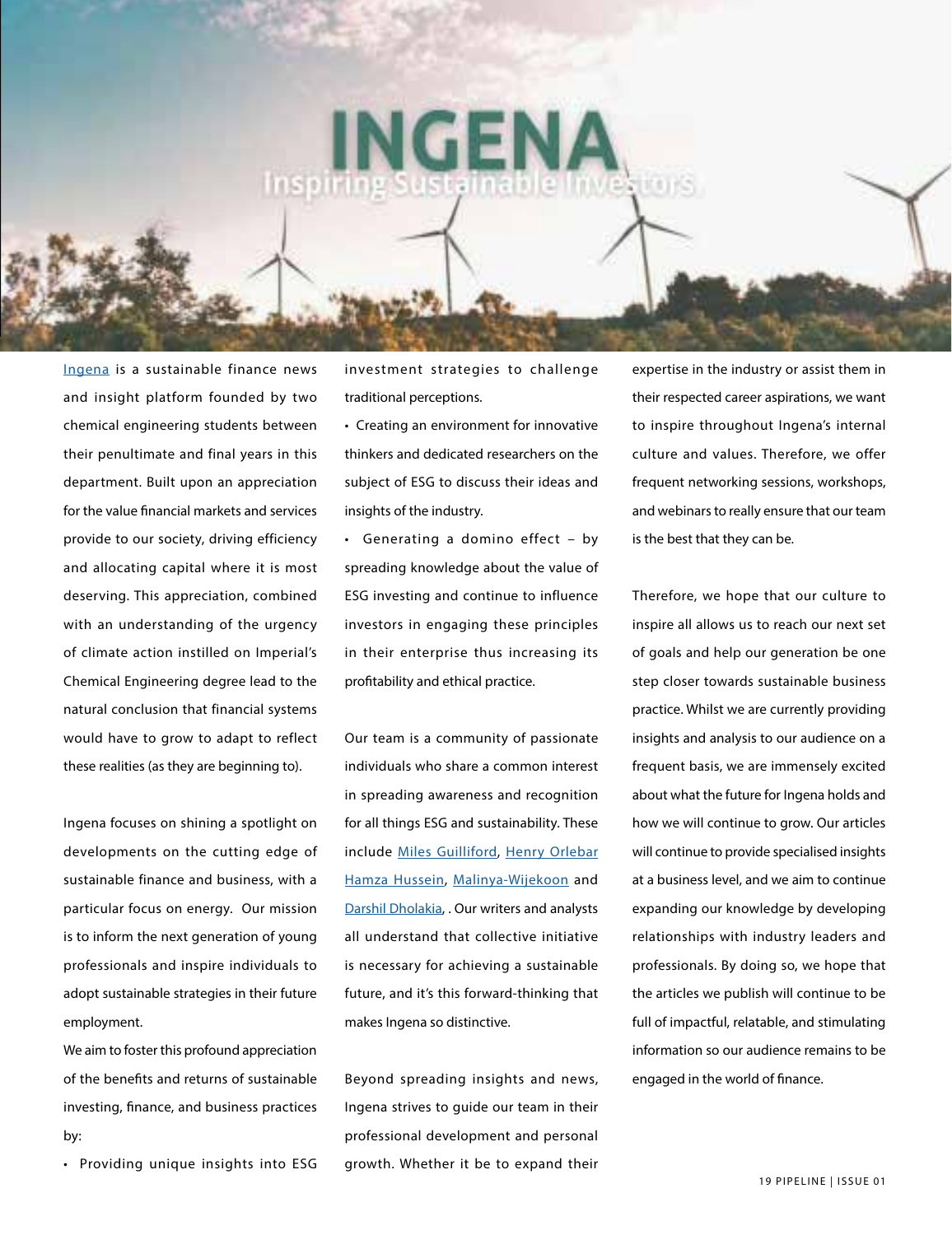![](_page_19_Picture_0.jpeg)

With social distancing, the latest restrictions and selfisolation this year, being isolated, or feeling lonely has become a reality for many of us. Feeling alone can also bring on other feelings such as sadness or anxiety which can in turn make it more challenging to overcome. This article aims to cover some of the ways that might help, there are lots of different things to try and this article does not cover them all. For any students who would like further support I am now running a regular checkin system. Basically, I will call/email you to see how you are doing and hopefully help any feelings of isolation. Please let me know if you would like to sign up for this through send me a message on Teams, WhatsApp ,or email. f.marsh@imperial.ac.uk +447821856848 You can sometimes spend time with people and still feel lonely- this may be as generally speaking we are looking for a meaningful and enjoyable connection with others. This is more challenging now, however, there are some activities that you can hopefully still enjoy and engage with other people. It is important to try and maintain a regular sleep schedule and as much routine as you can as this will help to manage the situation. Having a plan for what you will do each day can help. Think about activities that you enjoy that you can still do in isolation such as playing games, watching movies, cooking, and plan some time each day to do this.

If you are allowed outside under the restrictions, I would recommend at least 30 minutes a day walk or other exercise to help boost the mood. For those who must remain inside, perhaps try out a yoga class or low -intensity exercise that you can follow inside. I know sometimes it can be hard to motivate to try this, so why not sign up with someone else to help your motivation. I have mentioned affirmations before, these are little sayings which you can repeat/write down or think to help disrupt negative thinking. Some for isolation which could be helpful are:

- 1. I'm allowed to rest
- 2. I do not have to be productive to feel worthy
- 3. My feelings are real and they are allowed to be present
- 4. I am doing enough
- 5. I can take a break from the news cycle
- 6. I deserve to share my feelings with loved ones
- 7. I can spend extra time on myself

Finally, please do reach out to someone if you are struggling. There is lots of support available, one place to start is the Student Space set up by the Student Minds Charity especially for finding the support you need during the pandemic. You can access it here: <https://www.studentspace.org.uk/>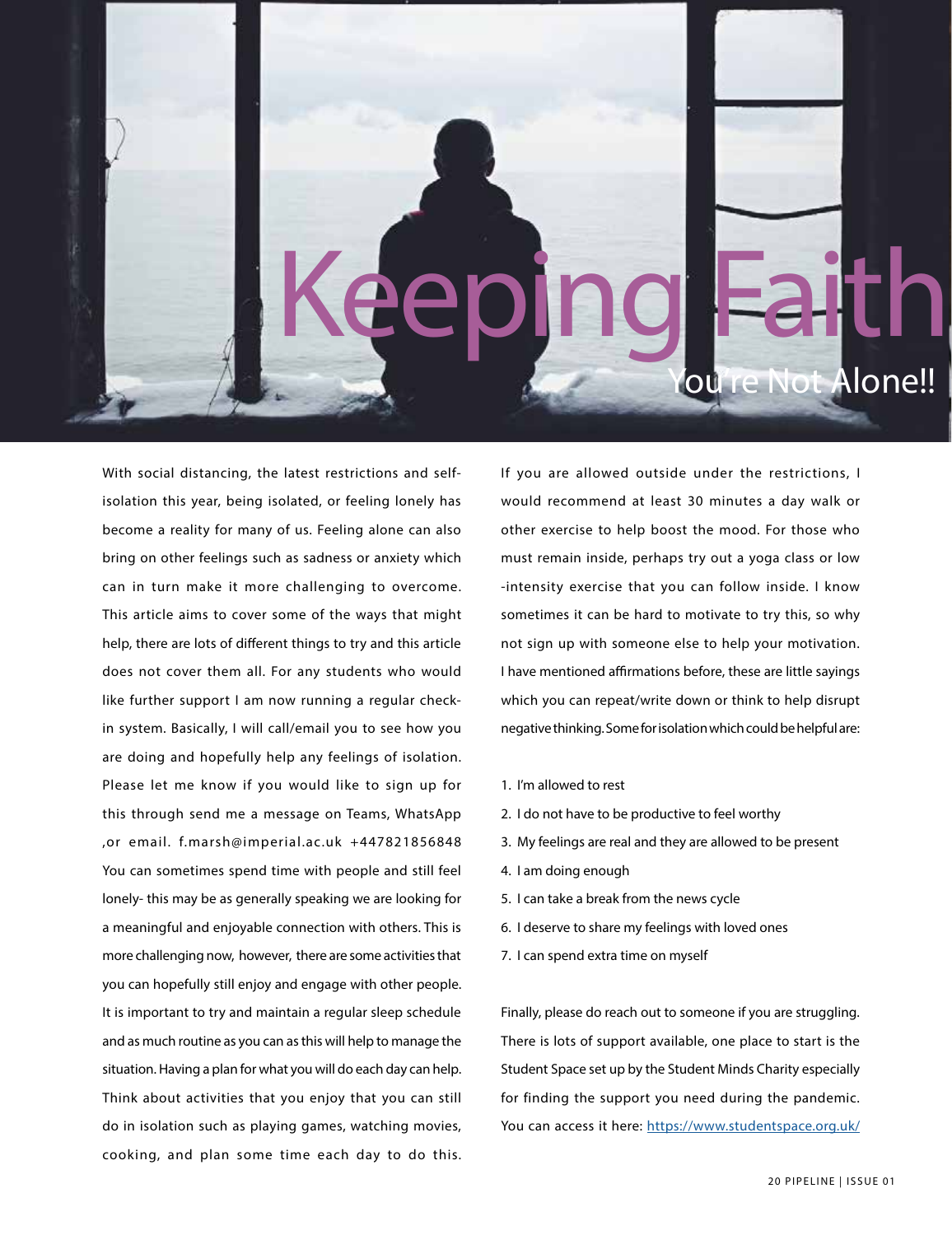### ess "Me", More

Despite all the memes, you'll quickly learn from being an engineering student that teamwork REALLY makes the dream work. Notice how the ChemEng department is super close-knit relative to other subjectsthat's because our course demands closeness and support from our peers. Over the 4 years, we're given a million projects that require good team working skills, so we're here to give you top team working tips to get you through your degree!

### Communication is Key

Communication is one of the main pillars of teamwork, especially during COVID times. Without a good channel of communication, you will go nowhere. MS Teams, Google Drive, and OneDrive are particularly good since you can communicate, collaborate, and store your files in one place so everyone has simultaneous access. Have regular meetings for progress updates and be honest about which sections need more work.

Let's Have Chat

#### Call. Them. Out.

There's always one... The person that shows up to the first team meeting and goes AWOL until the deadline: the person that airs the group chat, the person who's name that no one reeeeeaaally wants to put on the front page because they contributed zilch to the project. Don't be THAT guy (or girl). Don't be afraid to call out the slackers on your team- reach out to ask why they aren't contributing and remind them of the deadline. If it comes to it, the department

has a formal procedure to help.

#### Ask and you shall receive

As with most problems you run into in ChemEng, ask your seniors! Most people will not hesitate to send you their projects to use as a guideline- although it is important not to plagiarise their work, use it as ~inspiration~ for your own! With design projects and labs, the GTAs are usually super friendly and incredibly helpful so definitely make the most of their expertise.

As Andreas always says about the 80/20 rule, there's no such thing as perfection. Don't overstress, stay chill- sometimes it might feel like you'll never reach the end. Take each day as it comes...until the deadline, in which case make sure you submit on time!

#### Divide and Conquer

It's crucial to divvy up the workload equally among your group so that everyone is clear on the task and all the main sections are covered. Talk to your team, find out each other's strengths, and assign the tasks accordingly. With that said, always make sure that your final project is cohesive and coherent. Leave a few days before the deadline to format the document and read through the project so that it's seamless!